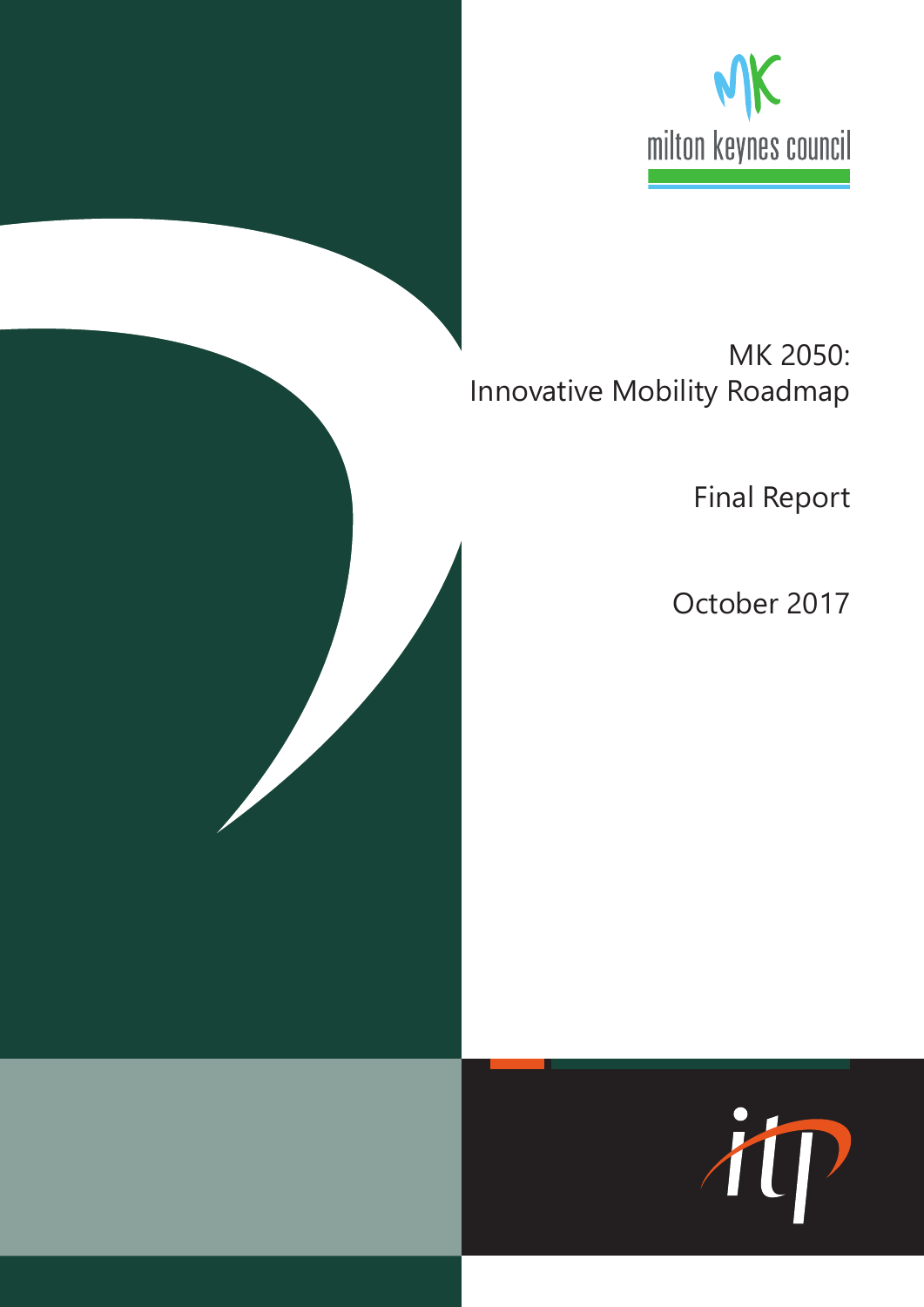## MK 2050: Innovative Mobility Roadmap

Final Report October 2017

Produced by:

itp

For: Milton Keynes Council

Contact:

Neil Taylor

Integrated Transport Planning Ltd. 50 North Thirteenth Street Milton Keynes Mk9 3BP

> 07780 710152 taylor@itpworld.net www.itpworld.net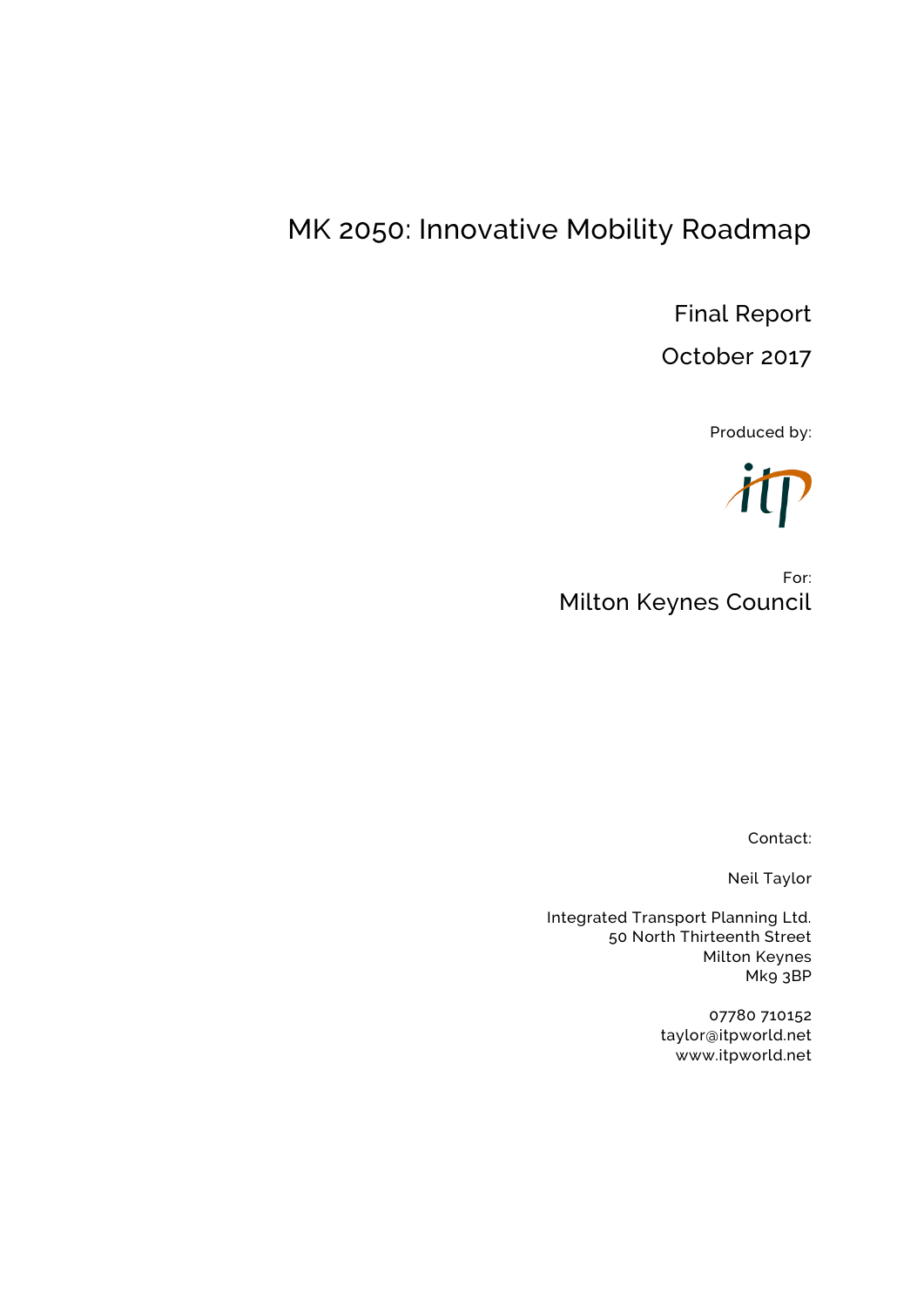# Project Information Sheet

| Client                                   | <b>Milton Keynes Council</b>                          |
|------------------------------------------|-------------------------------------------------------|
| <b>Project Code</b>                      | 2382                                                  |
| <b>Project Name</b>                      | MK 2050: Innovative Mobility Roadmap                  |
| <b>Project Director</b>                  | Jamie Wheway                                          |
| Project Manager                          | Neil Taylor                                           |
| <b>Quality Manager</b>                   | Jamie Wheway                                          |
| <b>Additional Team</b><br><b>Members</b> | Mark Dimond, Matt Cottam                              |
| <b>Start Date</b>                        | 28th April 2017                                       |
| <b>File Location</b>                     | F:\2300-2399\2382 MK 2050 Innovative Mobility Roadmap |

### Document Control Sheet

| Ver.   | Project Folder      | Description                  | Prep.     | Rev. | App.                     | Date     |
|--------|---------------------|------------------------------|-----------|------|--------------------------|----------|
| $V2-0$ | F:\2383\FinalReport | <b>Final Report</b>          | NT        | JW   | JW                       | 31/10/17 |
| $V1-0$ | F:\2383\FinalReport | <b>Draft Final</b><br>Report | <b>NT</b> |      | $\overline{\phantom{0}}$ | 20/09/17 |

# Notice

This report has been prepared for Milton Keynes Council in accordance with the terms and conditions of appointment. Integrated Transport Planning Ltd cannot accept any responsibility for any use of or reliance on the contents of this report by any third party.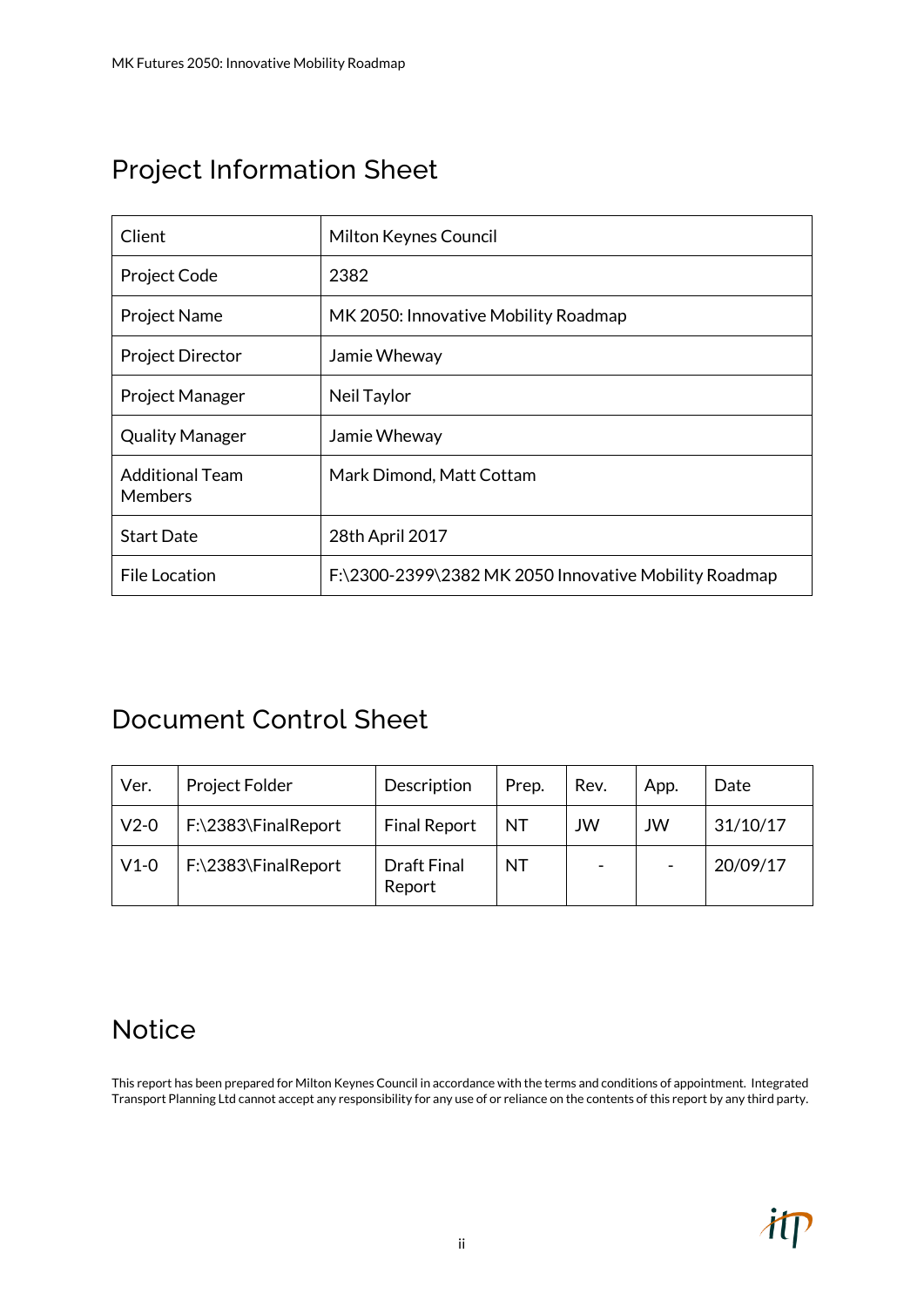# **Table of Contents**

| 1. |  |
|----|--|
|    |  |
| 2. |  |
|    |  |
|    |  |
|    |  |
| 3. |  |
|    |  |
|    |  |
|    |  |
|    |  |
| 4. |  |
|    |  |
|    |  |
| 5. |  |
|    |  |
|    |  |
|    |  |
| 6. |  |
| 7. |  |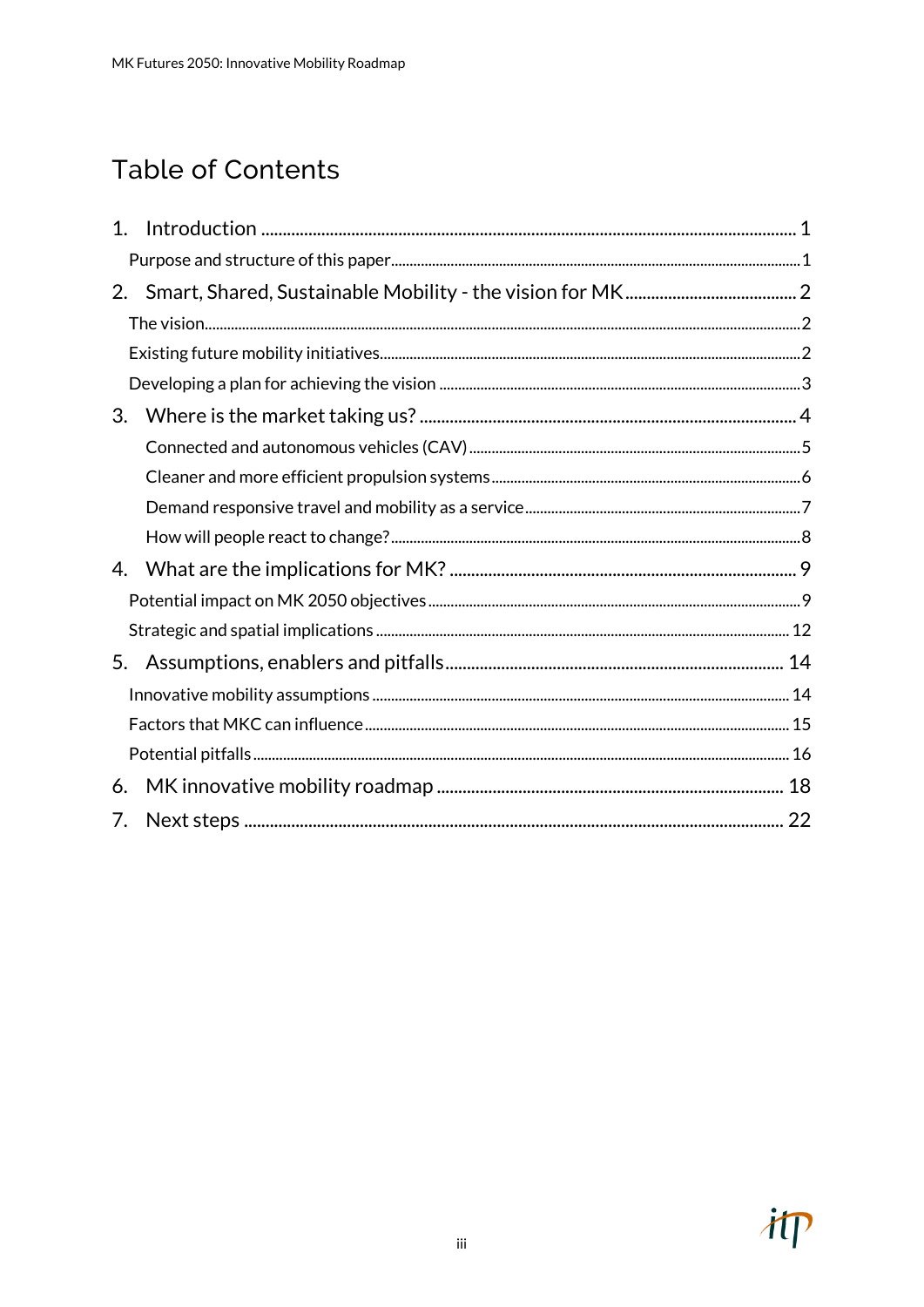# List of Tables

# List of Figures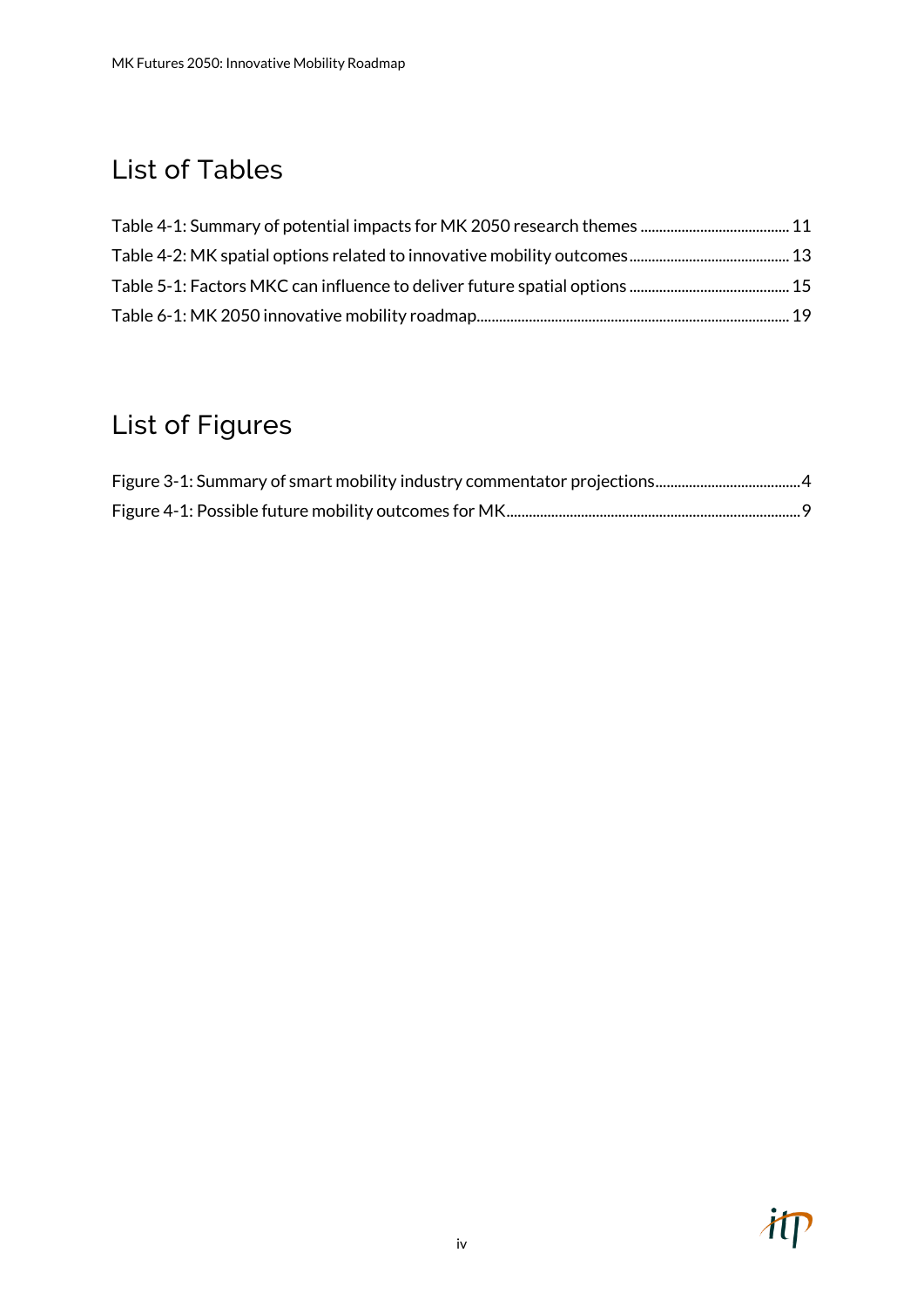# Executive Summary

The Milton Keynes Futures 2050 Commission report Making a Great City Greater placed emphasis on early investment in 'Smart, Shared, Sustainable Mobility' for all as one of Six Big Projects for supporting Milton Keynes' (MK) population growth to 400,000 people without gridlocking the city's road network. While some aspects of this are within touching distance, others are expected to take longer to realise.

Future predictions suggest that Connected and Autonomous Vehicles (CAV), cleaner and more efficient propulsion systems, demand responsive travel and Mobility as a Service (MaaS) are poised to disrupt and transform the way people and goods move around. This paper reviewed the readiness of these smart mobility technologies to consider the extent to which MK might need to change in future to benefit from them. We concluded that the city's unique nature and the flexibility of its grid system, presents specific opportunities, and some challenges, for successful adoption and implementation of new ways of moving people and goods.

Taking into account the other MK 2050 Big Projects - notably those relating to spatial and economic growth - we have set out a roadmap for accelerating the delivery of innovative mobility services in the city over the next 30 years. Identified near-term actions include:

- Planning MK grid expansion and regeneration for mixed-uses in parallel with the growth of MK's urban area along a select set of more densely developed, high frequency transit priority and direct cycle corridors. These should link key trip generators, national transport nodes, Renaissance:CMK areas, Centre:MK and new/existing residential areas.
- Supporting Renaissance:MKC, and the delivery of MK:U through co-location of student accommodation and night-time economy facilities, while linking the university's delivery to innovative R&D on autonomous mobility, smart & connected cities, and sharing economies.
- Installing and maintaining smart data gathering mechanisms that cover MKC roads and parking assets to build a real-time open dataset of traffic flows and parking demand. By collaborating with local transit and bikeshare operators this will form the basis of a shared, open transport data network for richer understanding of local patterns of human movement and deeper, more seamless, integration across all travel modes.
- Investing in ultra-low emission modes (e.g. EVs) and associated charging infrastructure, while collaborating with private sector specialists and government innovation bodies to position MK as the go-to UK location for 'here-first' CAV testing and implementation.
- Working to attract/develop an integrated journey planning tool as the foundation for local mobility service aggregation (e.g. Citymapper / Whim). in parallel with setting up a smart integrated ticketing and car park payment system with local transit/bikeshare operators, so as to establish a platform for MK's future Mobility-as-a-Service offer.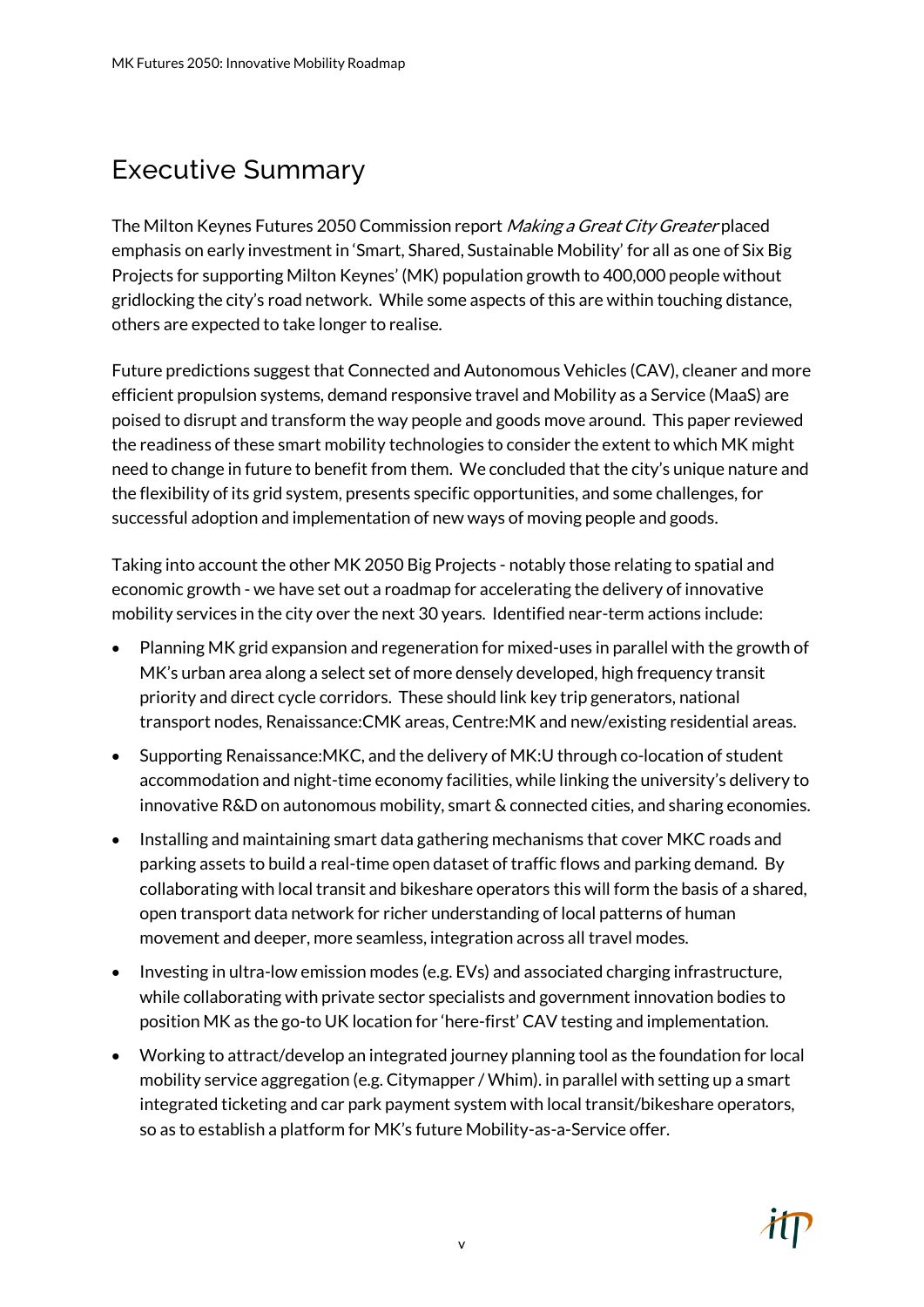# 1. Introduction

- 1.1 The Milton Keynes (MK) Futures 2050 Commission report<sup>1</sup> emphasised the importance of early investment in 'Smart, Shared, Sustainable Mobility' as one of Six Big Projects for supporting population growth to 400,000 people without gridlocking the city's road network. Its overarching vision suggested a dedicated MK mobility service could offer a flexible range of transport options – combining EV car clubs, bike share and driverless shared taxi services – to facilitate local door-to-door journeys. These would seamlessly integrate with local electric bus and national rail services, through smart ticketing and booking systems that would underpin the city's on-demand integrated transport offer.
- 1.2 The extent to which Smart, Shared, Sustainable Mobility is achieved in MK by 2050 is expected to critically enable, or inhibit, the success of the five other 'Big Projects' in 'Making a Great City Greater':
	- Anchoring MK as a key hub of the Cambridge–MK–Oxford growth corridor
	- Establishing a university in Central Milton Keynes: MK:U
	- Learning 2050 to ensure learners have the skills needed for the future of work
	- Attracting private and public sector investment to support Renaissance: CMK
	- Promoting Milton Keynes The Creative and Cultured City

### Purpose and structure of this paper

- 1.3 While some aspects of this future vision are within touching distance, others will take longer to realise. This paper follows-up the MK Futures 2050 Commission's initial work to review smart mobility technologies and their state of readiness. It explores potential impacts on other Big Projects, notably those relating to spatial and economic growth.
- 1.4 The following sections review the projections of future mobility industry commentators to identify where the smart mobility market may be leading MK. By comparing anticipated smart mobility impacts with the MK Futures 2050 Commission's objectives, ITP has identified the opportunities, challenges, enablers, disablers and unknowns currently facing delivery of Smart, Shared, Sustainable Mobility. The paper concludes by setting out a roadmap of measures that Milton Keynes Council (MKC) could implement to achieve its aims for 2050.

1

<sup>&</sup>lt;sup>1</sup> Milton Keynes Futures 2050 Commission (2016), *Making a Great City Greater*. Available at: [http://www.mkfutures2050.com/read-our-report,](http://www.mkfutures2050.com/read-our-report) last accessed: 07/09/17.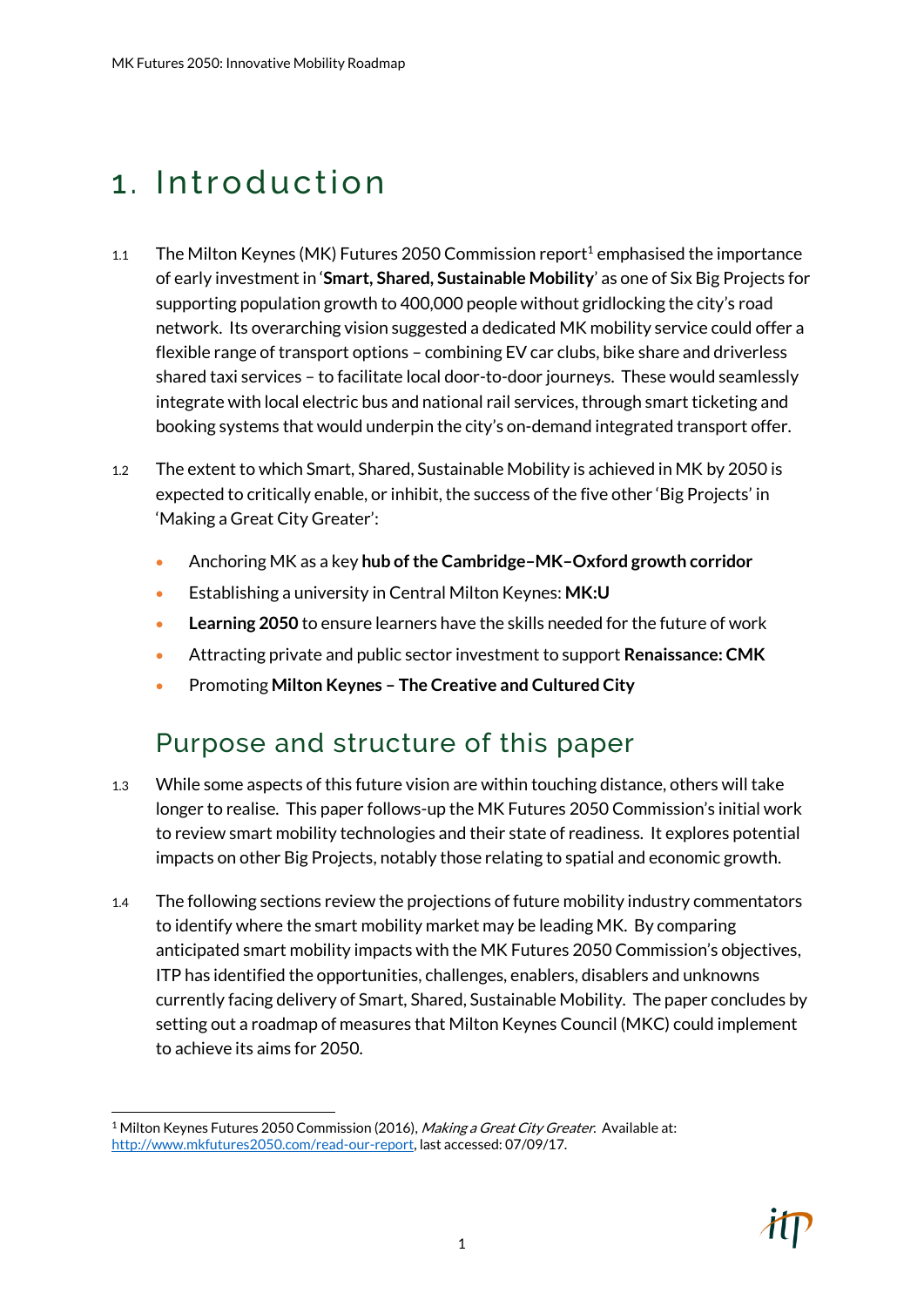# 2. Smart, Shared, Sustainable Mobility - the vision for MK

2.1 The vision for future mobility in MK has already been set out in the Milton Keynes Futures 2050 Commission's report on *Making a Great City Greater<sup>2</sup>.* The section on smart, shared, and sustainable mobility (pp46-47) examines why Milton Keynes is uniquely positioned to capitalise on improvements in transport and infrastructure technology, while meeting specific challenges such as decreasing car ownership levels.

# The vision

- 2.2 The report articulates MKC's vision for making a range of new transport options widely available. They include driverless EVs and electric taxis, accessible through a service provider's booking system that supports both timetabled and more flexible, on-demand services. The introduction of innovative mass transit services, such as a proposed Very Rapid Shuttle, would operate on priority express routes to further ensure traffic congestion is minimised by capitalising on the MK grid network's strength and flexibility.
- 2.3 Under the banner of Smart, Shared Sustainable Mobility, the report also summarises its vision for sustainable mobility in Milton Keynes. This is framed around the following investment priorities:
	- Citywide travel integration systems
	- Low-emission shared transport provision
	- Transformative new mobility systems

# Existing future mobility initiatives

- 2.4 The report briefly outlines the opportunities and challenges likely to be experienced in Milton Keynes in each case. The headings in this section of the report reflect the fact that the city is already working innovatively across many of the investment priority areas. Examples include:
	- The MK:SMART programme's transport thread<sup>3</sup>, which is in the process of rolling out a large-scale deployment of 'busyness sensors' across the city's extensive urban

<sup>.</sup> <sup>2</sup> Milton Keynes Futures 2050 Commission (2016) *Making a Great City Greater*. Available at: http://bit.ly/2xfiwgC, last accessed: 07/09/17.

<sup>3</sup> MK:Smart (2017) Transport. Available at[: http://www.mksmart.org/transport/,](http://www.mksmart.org/transport/) last accessed: 07/09/17.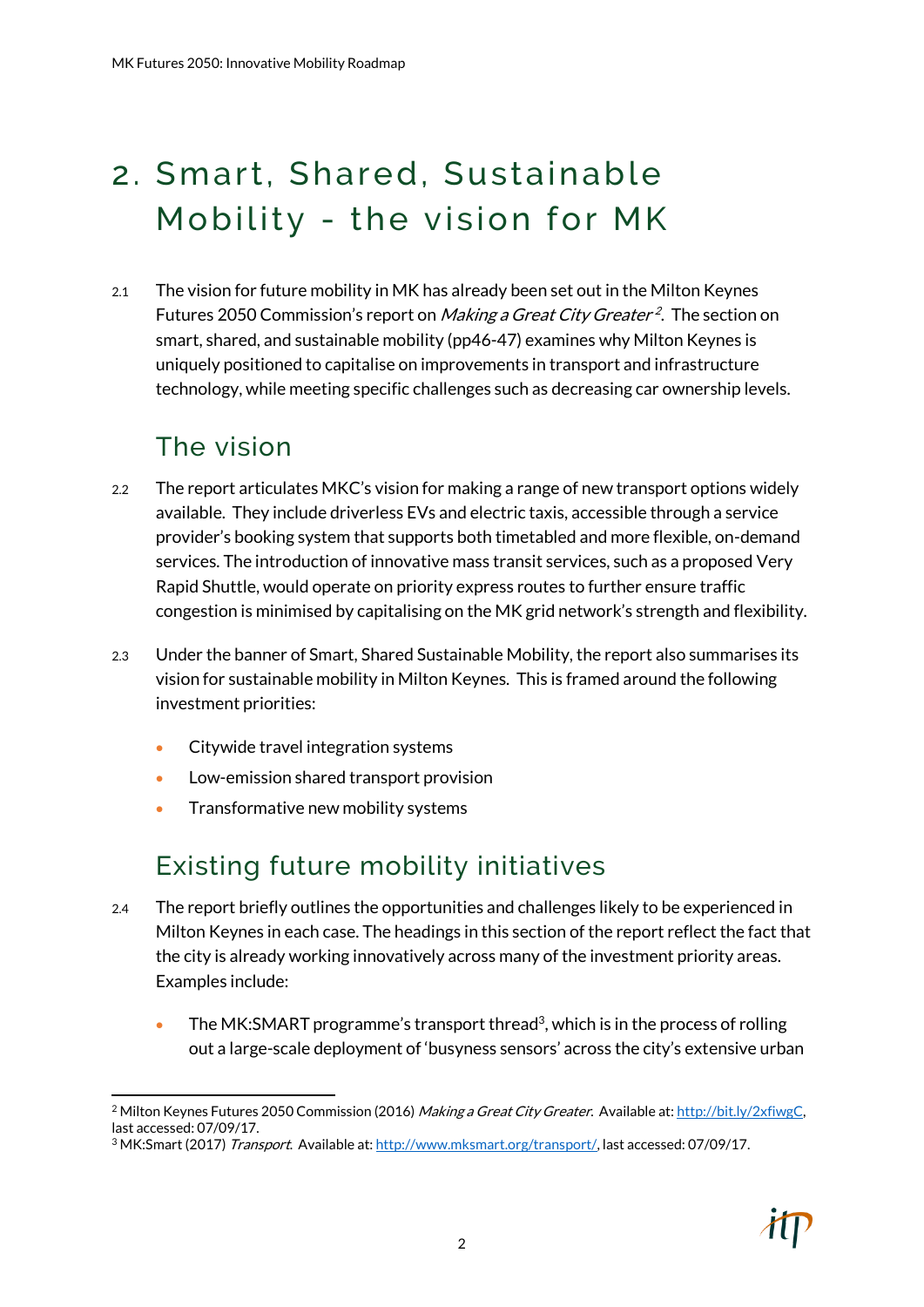road network and parking assets, together with passenger transport feeds, to power a Motion Map live information system.

- Driverless pods<sup>4</sup>, the development of which the city has collaborated on with the UK Autodrive consortium<sup>5</sup> to lead international research into this possible new form of urban mobility. Consequently, MKC is poised to exploit the results to address specific local challenges (the so-called 'last mile' problem).
- The demonstration of autonomous saloon cars, highlighting the potential capabilities on MK's highway network via several open road trials.
- $\bullet$  Santander Cycles<sup>6</sup>, the Milton Keynes public bikeshare service, and Ecar Electric Vehicle (EV) Car Club service form the basis for local shared transport networks. In conjunction with the city's Redway network they offer world-class low-emission and active mobility provision.
- Electrification of transport through the city's Go Ultra Low status promoting both all-electric bus services, and supporting the uptake of electric cars through targeted infrastructure and promotional activities via the UKs first EV experience centre.

# Developing a plan for achieving the vision

- 2.5 The MK Futures 2050 Commission report set out some next steps that it believed MKC should take to wholly adopt Smart, Shared, Sustainable Mobility "as a cornerstone of the city's long-term strategy". It particularly called on stakeholders to recognise that MKC is not now, and unlikely to be in future, the sole provider of mobility services – highlighting a need to embrace opportunities for collaborative working between public and private sector organisations to deliver new forms of mobility service.
- 2.6 The report also recognised that evolving transport and infrastructure technology, in parallel with wider social change, could have a significant impact on the successful future delivery of mobility services in Milton Keynes. As such, planning for future implementation was identified as being paramount to delivery.
- 2.7 This report picks up the baton from the MK Futures 2050 Commission's initial work in order to highlight some of the major expected mobility and infrastructure developments that are predicted to occur in coming years. It does so by considering their likely impact in a Milton Keynes context, and in view of the emerging priorities for MK 2050.

.



<sup>&</sup>lt;sup>4</sup> Transport Systems Catapult (2016) *Driverless pods*. Available at[: http://bit.ly/2ypuFgz,](http://bit.ly/2ypuFgz) last accessed: 07/09/17.

<sup>5</sup> UK Autodrive (2017) About UK Autodrive. Available at[: http://bit.ly/2gpGjEj,](http://bit.ly/2gpGjEj) last accessed: 17/10/17. <sup>6</sup> Santander Cycles MK (2017) Santander Cycles MK. Available at:, last accessed[: http://bit.ly/1UmEPnu,](http://bit.ly/1UmEPnu) last accessed: 05/09/17.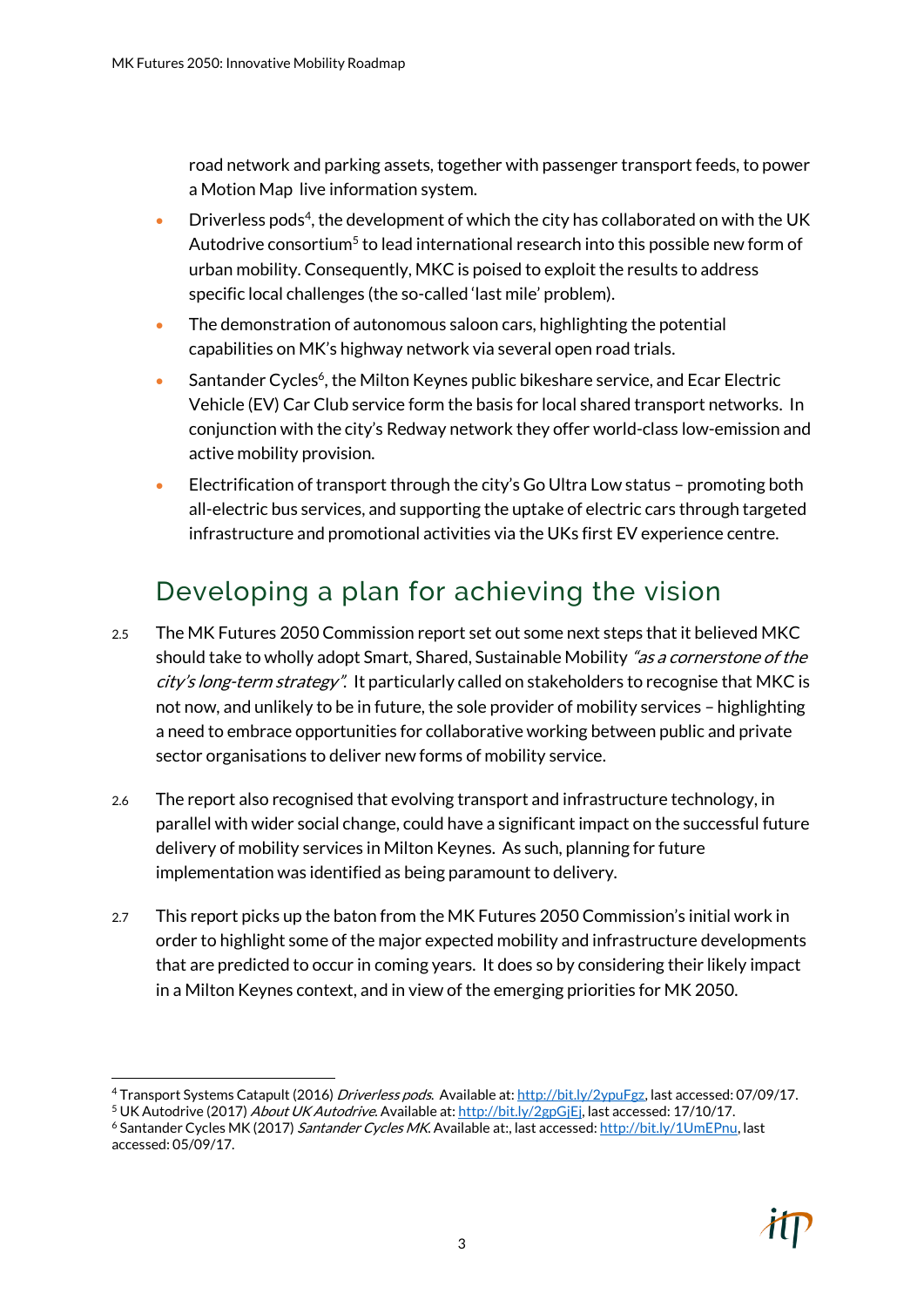# 3. Where is the market taking us?

- 3.1 Developments in communications and computing technology in the past two decades are already exerting significant changes to people's mobility expectations and options. The biggest advances over the next 20-30 years are expected to arise from increasing autonomy and digital connectivity across all existing modes of transport. While driverless cars have captured most of the headlines to-date, innovation in these domains and the emergence of what has been dubbed the 'sharing economy' is also driving innovation in the fields of service timetabling, booking and payment infrastructure. If joined together seamlessly, these could transform the way that less-integrated mobility services we currently rely upon are delivered in the future.
- 3.2 This section picks out some of the most important advances relevant to Milton Keynes, examining what is expected by industry experts to happen before 2050 (Figure 3-1). This summary draws upon ITP's analysis of emerging technologies in the mobility marketplace and 'horizon scanning' reports prepared by industry commentators like Deloitte, PWC, Atkins, Gartner, McKinsey, KPMG, Allianz, Ernst & Young and Airbus.



#### Figure 3-1: Summary of smart mobility industry commentator projections

Source: ITP analysis of major industry commentator's future mobility predictions.

3.3 The range of estimated timeframes within which these new technologies are predicted to come to market/become widely adopted is strikingly wide. This serves to illustrate the high degree of uncertainty over the more transformational innovations, and may also reflect biases such as industry optimism/pessimism regarding developing technologies.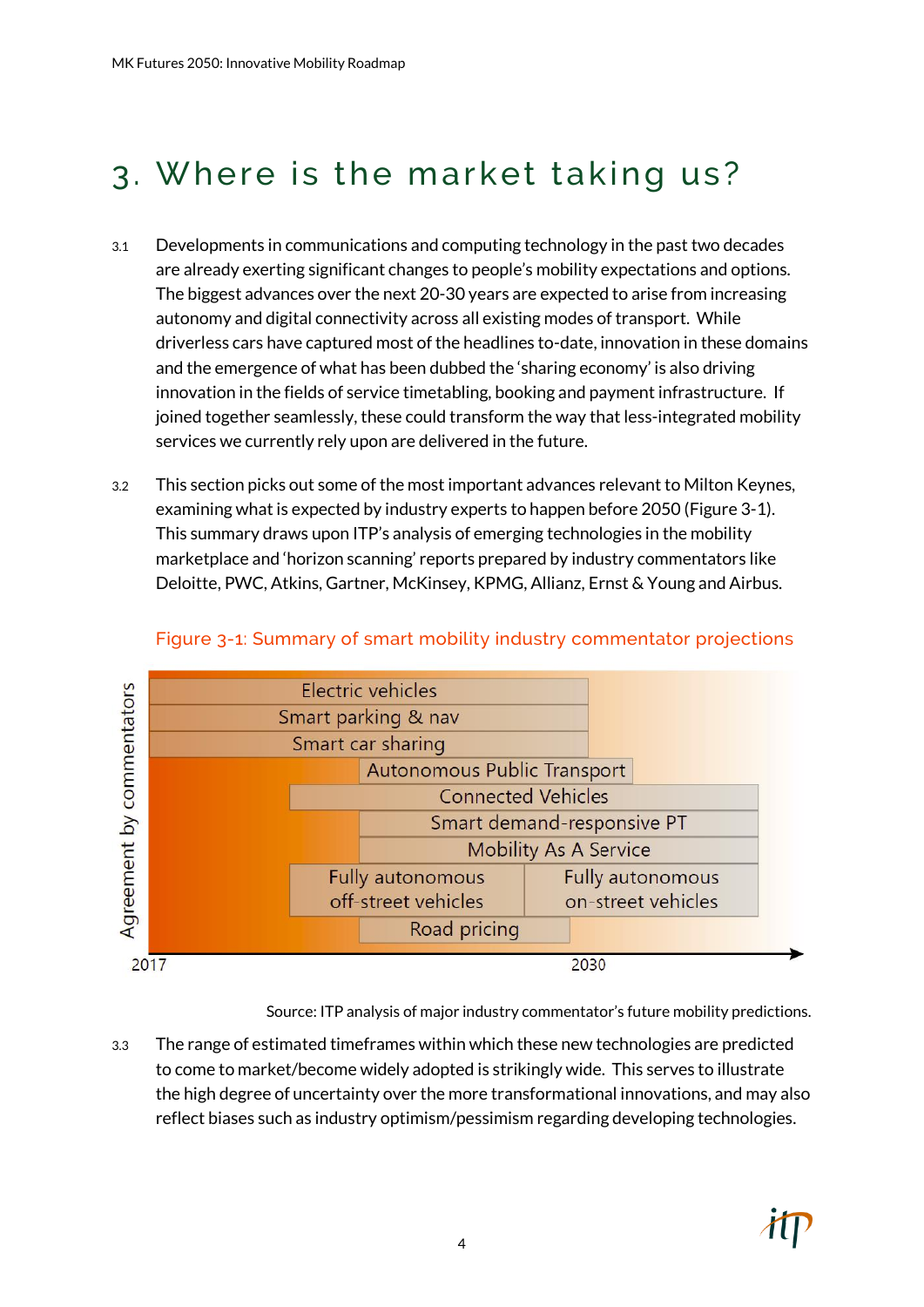### Connected and autonomous vehicles (CAV)

- 3.4 Perhaps the greatest expected change in mobility technology over the coming decades is the increasing connectivity and autonomy of vehicles of all types; including off-street and on-street, and for public and private usage. MK has been at the forefront of offstreet driverless vehicle trials with the LUTZ Pathfinder project<sup>4</sup>, and the UK Autodrive L-SATS project<sup>5</sup> - demonstrator platforms using UK-developed technologies to driverlessly move people around CMK.
- 3.5 For on-road transport, CAV are expected to have huge impacts over the coming years. This is primarily because they are expected to remove the human time cost of driving, improve safety through collision avoidance, and optimise traffic conditions at busy times through digitally-connected platooning. Former New York Mayor Michael Bloomberg estimates there will be 100,000 CAV in service by 2023, and that by 2025 as many as 42% of vehicles will be fully or partially autonomous<sup>7</sup>.
- 3.6 There are also major implications for safety of road travel. CAV are expected to be able to operate distraction-free for far longer periods than humans, with 360° vision and radar that far surpasses a human's abilities<sup>8</sup>. Lane-keeping systems and other 'semiautonomous' features already available in modern vehicles have resulted in 10-20% reductions in accident rates in real-world driving<sup>9</sup>. The Society of Automotive Engineers (SAE) have developed a widely accepted set of standards describing different 'levels' of operation for driverless vehicles, ranging from 1 (single-feature autonomy) to 5 (fully driverless for a whole journey) $^{10}$ .
- 3.7 Removing the need for a human driver is likely to have a fundamental impact on the design of both private and public service vehicles. It is also expected to change vehicle ownership patterns as private owners need no longer maintain an asset that is unused for 96% of its life<sup>8</sup> and are instead able to use driverless taxis or other forms of shared mobility services (expected to become far more cost-competitive without the cost of a driver). What is not clear is the extent to which fewer autonomous vehicles may be shared within 'bounded' communities (e.g. families, workplaces) and/or publicly as a service.

<sup>.</sup> <sup>7</sup> Bloomberg Philantophies (2017) *Taming the Autonomous Vehicle: A Primer for Cities*. Available at: [http://bit.ly/2qgcvZq,](http://bit.ly/2qgcvZq) last accessed: 18/09/17.

<sup>8</sup> The Economist (2017) Difference Engine: The Long, Winding Road for Driverless Cars. Available at: [http://econ.st/2wGiM3Q.](http://econ.st/2wGiM3Q) last accessed 30/05/17.

<sup>&</sup>lt;sup>9</sup> J. Cicchino/Insurance Institute for Highway Safety (2017) *Effects of Lane-Departure Warning on Police Reported* Crash Rates. Available at[: http://bit.ly/2irKhwa,](http://bit.ly/2irKhwa) last accessed: 14/09/17

<sup>&</sup>lt;sup>10</sup> Society of Automotive Engineers (2014) SAE standard J3016: Taxonomy and Definitions for Terms Related to On-Road Motor Vehicle Automated Driving Systems. Available at[: http://bit.ly/2nqxjO1,](http://bit.ly/2nqxjO1) last accessed 18/06/17.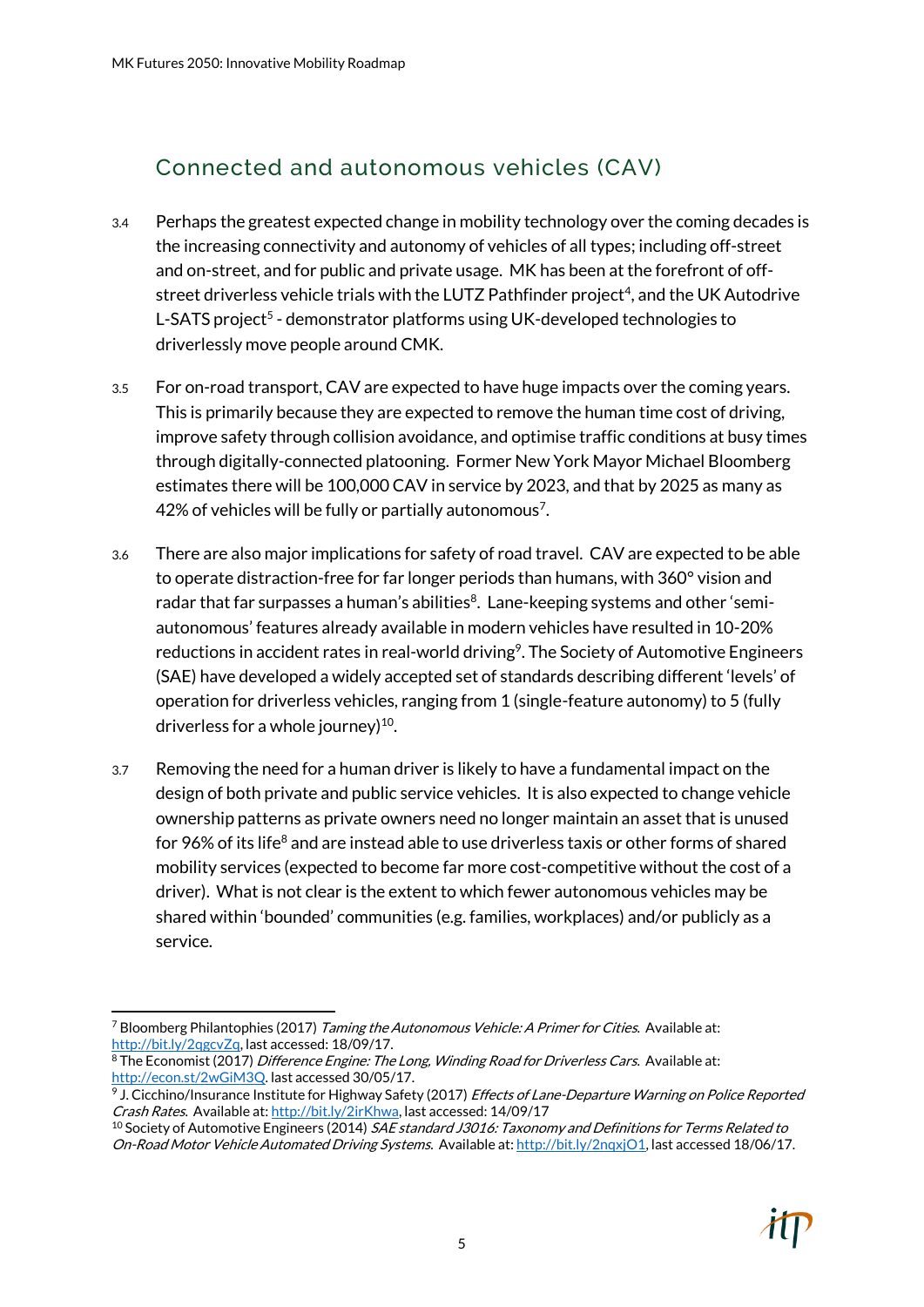3.8 For cities like MK, the increase in autonomy may mean less need for allocation of private and public parking and more requirement for taxi drop-off space. However, as the next section of this paper reveals, there are also likely to be significant implications for traffic flow and highway capacity - both through the steady transition to autonomy (on which MKC is involved in European research to explore highway design implications for the beneficial coexistence of CAV and non-CAV vehicles) and the unlocking of suppressed travel demand among groups that are currently unable to travel independently by car.

### Cleaner and more efficient propulsion systems

- 3.9 Whilst increasing autonomy and digital connectivity offers huge impacts in almost all fields of human business and leisure in coming decades, urgent work is needed to reduce the effects of transportation upon the environment. Carbon emitted by internal combustion engines is contributing to climate change, and particulate emissions are proven to contribute to tens of thousands of premature deaths in the UK annually<sup>11</sup>.
- 3.10 Efforts to tackle this issue have centred on electric vehicles (EVs). In recent years development of affordable plug-in cars by manufacturers such as Renault, Nissan and Tesla have resulted in growing interest amongst the general public; meanwhile electric buses have been successfully introduced in several UK cities – including using a wireless induction charging scheme in  $MK^{12}$  13. Vehicles with electric propulsion systems at present represent a small share of the UK market, in part due to range anxiety<sup>14</sup>, but as battery technology is expected to continue improving the relative simplicity and reduced running and maintenance cost of EVs is likely to make them attractive to more people<sup>15</sup>.
- $3.11$  For MK (already supporting an extensive charging network) this development is likely to mean greater requirement for customer-focused charging infrastructure to support use, and national consideration of issues associated with grid-level electricity generation and policy responses to lower taxation revenues associated with petrol and diesel fuelled vehicles. Other propulsion systems – like hydrogen powered vehicle technologies – remain in development and are being supported by the Department for Transport

<sup>1</sup> <sup>11</sup> BBC News (2016) *UK air pollution linked to 40,000 early deaths a year.* Available at[: http://bbc.in/21mdDs1,](http://bbc.in/21mdDs1) last accessed: 19/09/17.

<sup>&</sup>lt;sup>12</sup> Go Ultra Low Nottingham (2016), New electric buses power Nottingham's clean air ambitions. Available at: [http://bit.ly/2hhjyi9,](http://bit.ly/2hhjyi9) last accessed: 20/09/17.

<sup>13</sup> CBI (2017) Milton Keynes: Wirelessly charged electric buses. Available at[: http://bit.ly/2xmfJBu,](http://bit.ly/2xmfJBu) last accessed: 20/09/17.

<sup>&</sup>lt;sup>14</sup> WhatCar (2014) The Nissan Leaf, a popular modern EV, has a full-charge range of approximately 100-120 miles. Available at[: http://bit.ly/2hg25KH,](http://bit.ly/2hg25KH) last accessed: 20/09/17.

<sup>&</sup>lt;sup>15</sup> CNBC (2016) *Electric Vehicles will soon be cheaper because maintenance costs are lower, says Tony Seba.* Available at: [http://cnb.cx/2jJHyPo,](http://cnb.cx/2jJHyPo) last accessed: 20/09/17.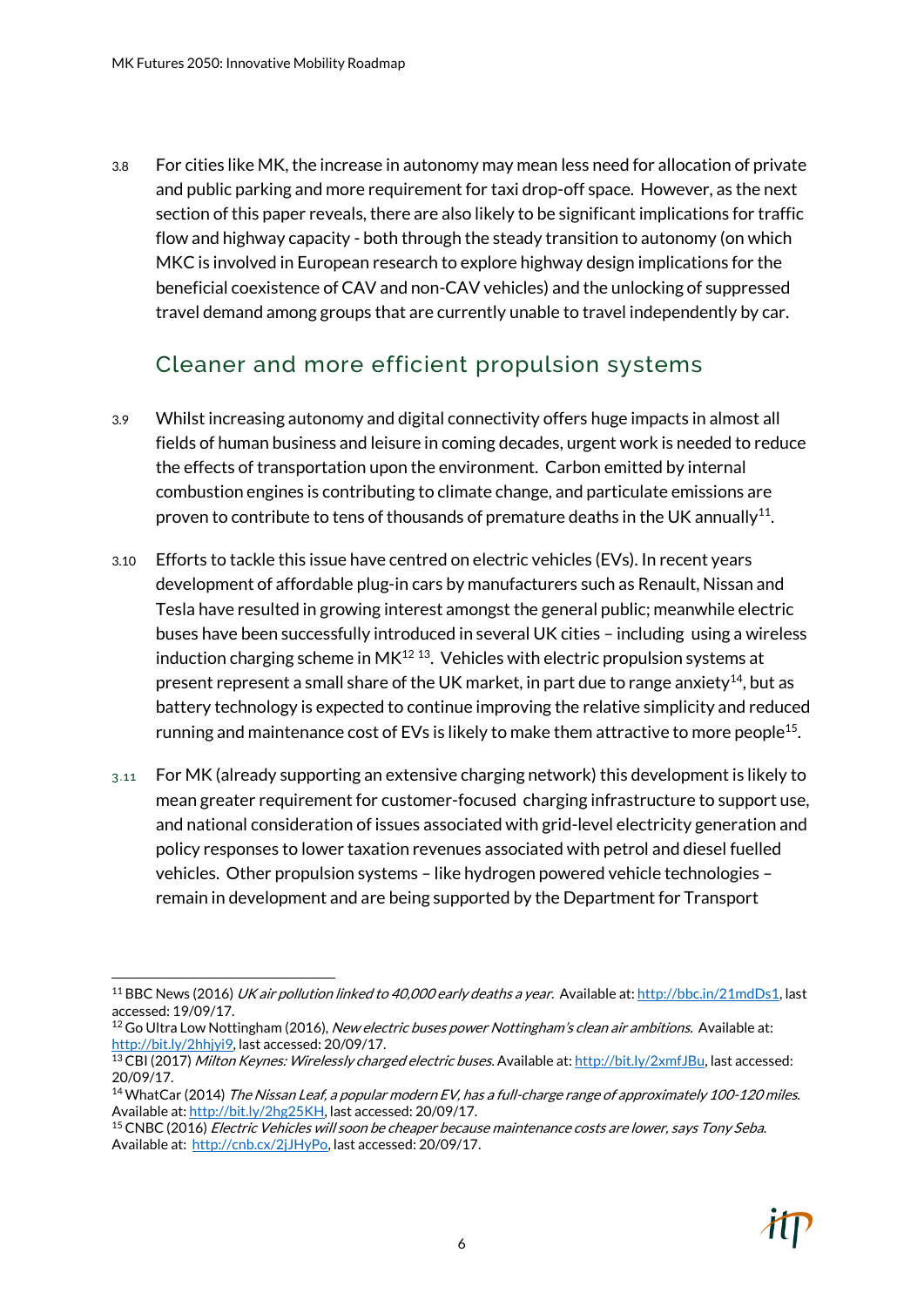$(DfT)<sup>16</sup>$ . Technological breakthroughs in this field may further yield disruptive changes that improve mobility options for people and air quality in cities.

### Demand responsive travel and mobility as a service

- 3.12 Digital technologies (in particular the internet<sup>17</sup> and rising smartphone penetration<sup>18</sup>) have altered and accelerated the responsiveness of mechanisms for researching, booking, paying for, and amending personal mobility requirements. Consequently, it is now easier than ever before for people to understand the range of options they have for travelling within and between cities. Digital tools like Citymapper and Google Maps have been able to capitalise on increasingly open data feeds from local and national sources $^{19}$  in order to virtually integrate disparate transport networks to improve users' awareness of the options they have.
- 3.13 Coupled with contactless payments and account-based ticketing approaches, these technological advances have prompted several major trends that appear set to re-shape the way people travel over the next decade. They include:
	- Shared, flexible mobility services such as Uber/Uber Pool/Lyft/Gett and Santander Cycles becoming more deeply integrated into a wider range of urban transport network contexts and UK locations. London, as the largest potential urban userbase in the UK, has been the initial focus for these.
	- Mobility-as-a-Service (MaaS), which is the concept of offering people multiple mobility service options through a central 'app' or online portal, and using that to book and pay for the services they use on a flexible basis. Live trials are due to take place in the West Midlands starting in autumn 2017 based on the early market leader, MAAS Global's, technology platform and Whim app<sup>20</sup>. Options available through this trial will include local buses, Midland Metro (tram), taxis, car and bike hire; with national rail integration being provided by SilverRail's national rail simplification technology. Early discussions have been held with the system providers who are searching for a number of launch cities for promoting/using this system in 2018. Milton Keynes is considered a possible medium-sized location.

.

<sup>&</sup>lt;sup>16</sup> Transport Network (2017) New £23m Govt fund to accelerate hydrogen vehicle take up. Available at: [http://bit.ly/2neF8br,](http://bit.ly/2neF8br) last accessed: 20/09/17.

 $17$  Grieco and Urry (2011) Mobilities: New Perspectives on Transport and Society. Available at: [http://bit.ly/2xvsGcL,](http://bit.ly/2xvsGcL) last accessed: 20/09/17.

<sup>&</sup>lt;sup>18</sup> CBR online (2016) Smartphone penetration now more than 80% in UK. Available at[: http://bit.ly/2d90nZY,](http://bit.ly/2d90nZY) last accessed: 20/09/17.

<sup>&</sup>lt;sup>19</sup> Techworld (2014) *London's Citymapper capitalises on decade of data*. Available at[: http://bit.ly/2xgdXjx,](http://bit.ly/2xgdXjx) last accessed 20/09/17.

<sup>&</sup>lt;sup>20</sup> KPMG (2017) *Reimagine Places: Mobility as a Service*. Available at[: http://bit.ly/2iAk9iy,](http://bit.ly/2iAk9iy) last accessed: 20/09/17.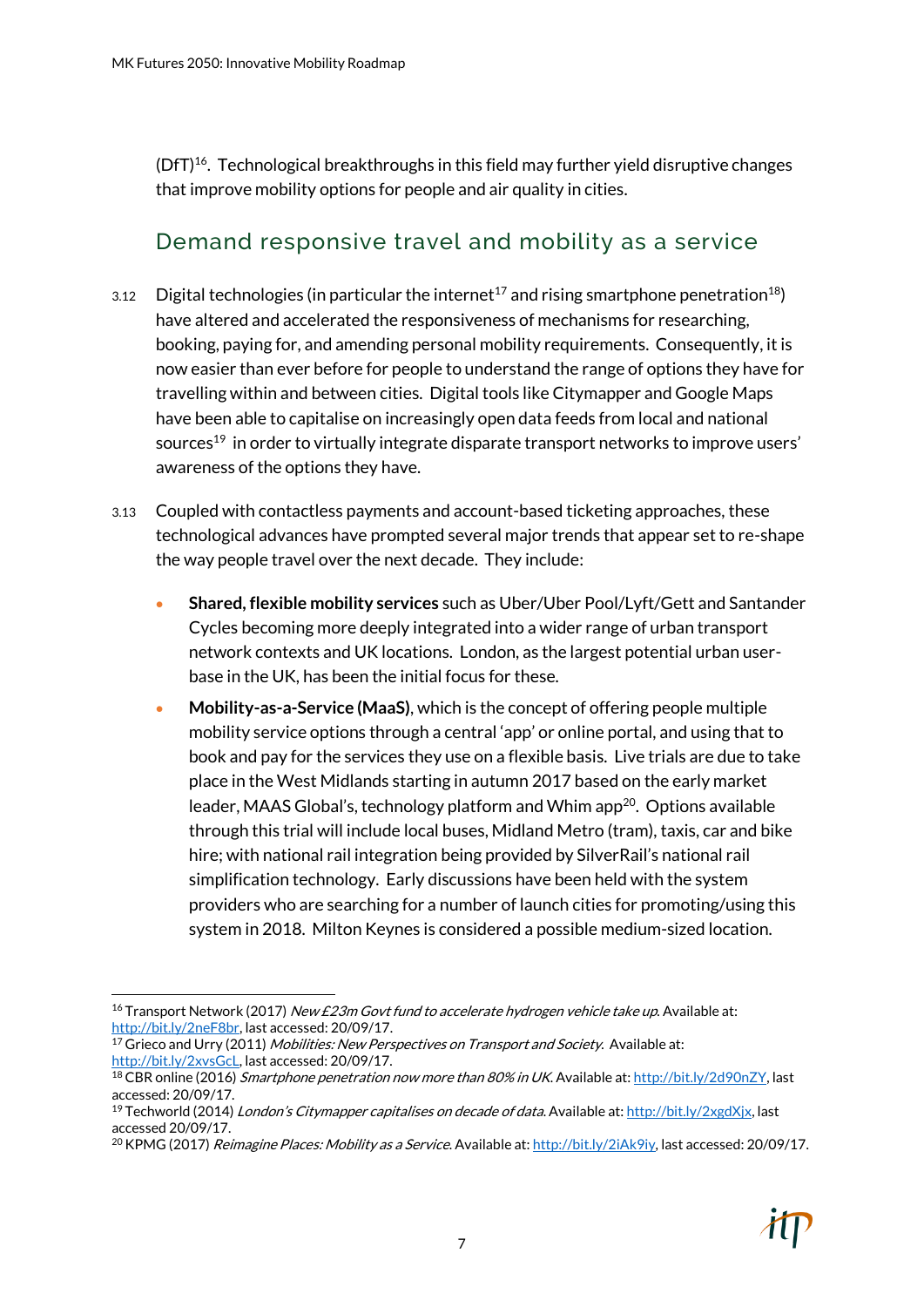- Data-driven/demand responsive public transport services, which are tailored to specific traveller needs - potentially blurring the lines between conventional bus and taxi services. Citymapper's highly publicised weekend night bus service in East London is one UK example of user data being mined to inform service provision $^{21}$ .
- 3.14 Together these innovations are expected to support 'seamless, intermodal travel' and providing flexibility that reduces reliance of cities on private vehicles $^{22}$ .

### How will people react to change?

- 3.15 Aside from uncertainty over the timescales for technological readiness and commercial willingness for mobility service integration among hitherto competing providers, one of the biggest unknowns is how people will react to predicted innovative mobility futures. Examples like the Sinclair C5 (now being reborn as an urban mobility tool<sup>23</sup>) and the Segway are useful reminders that not every technological innovation is fully embraced by a 'mass market' that is made up of people whose behavioural habits, attitudes, and lifestyle requirements underpin collective demand for travel.
- 3.16 One interesting observation, from EV researcher and proponent Tony Seba, notes that in recent years new consumer technologies have tended to arrive earlier than projected $^{24}$ . As such it is entirely possible that the 'best estimates' of different mobility technologies' arrival points, as shown in Figure 3-1, could be less optimistic than we might believe. Some of these – autonomous technologies in particular – will also require significant changes to personal and public liability insurance, and legislative/taxation frameworks, that have developed over the past 70 years to support the prevailing human-controlled, internal combustion-powered approach to mobility.
- 3.17 What most commentators do agree upon is that a true paradigm shift in the ways people travel, and the associated investment in new forms of mobility infrastructure - is likely to happen towards the middle of the  $21<sup>st</sup>$  Century<sup>25</sup>. The following section examines ITP's take on the potential implications of such change for MK.

<sup>25</sup> Rodrigue, Comtois and Slack (2017) *The Geography of Transport Systems*. Available at:

<sup>.</sup> <sup>21</sup> Citymapper (2017) CM2- Night Rider, our first ££ commercial bus route. Available at[: http://bit.ly/2gVgCL4,](http://bit.ly/2gVgCL4) last accessed: 20/09/17.

<sup>22</sup> "The Rise of Mobility as a Service", Goodall/Deloitte, 2017.

<sup>&</sup>lt;sup>23</sup> The Telegraph (2017) The Sinclair C5 is reborn: 1980s electric tricycle gets 21st century update from inventor's nephew. Available at[: http://bit.ly/2l02tJc,](http://bit.ly/2l02tJc) last accessed: 20/09/17.

<sup>&</sup>lt;sup>24</sup> Tony Seba (2017) Clean Disruption of Energy and Transportation. Available at: [http://bit.ly/2wxZQZL,](http://bit.ly/2wxZQZL) last accessed: 20/09/17.

[https://people.hofstra.edu/geotrans/eng/ch2en/conc2en/ustrspgrowth.html,](https://people.hofstra.edu/geotrans/eng/ch2en/conc2en/ustrspgrowth.html) last accessed: 01/09/17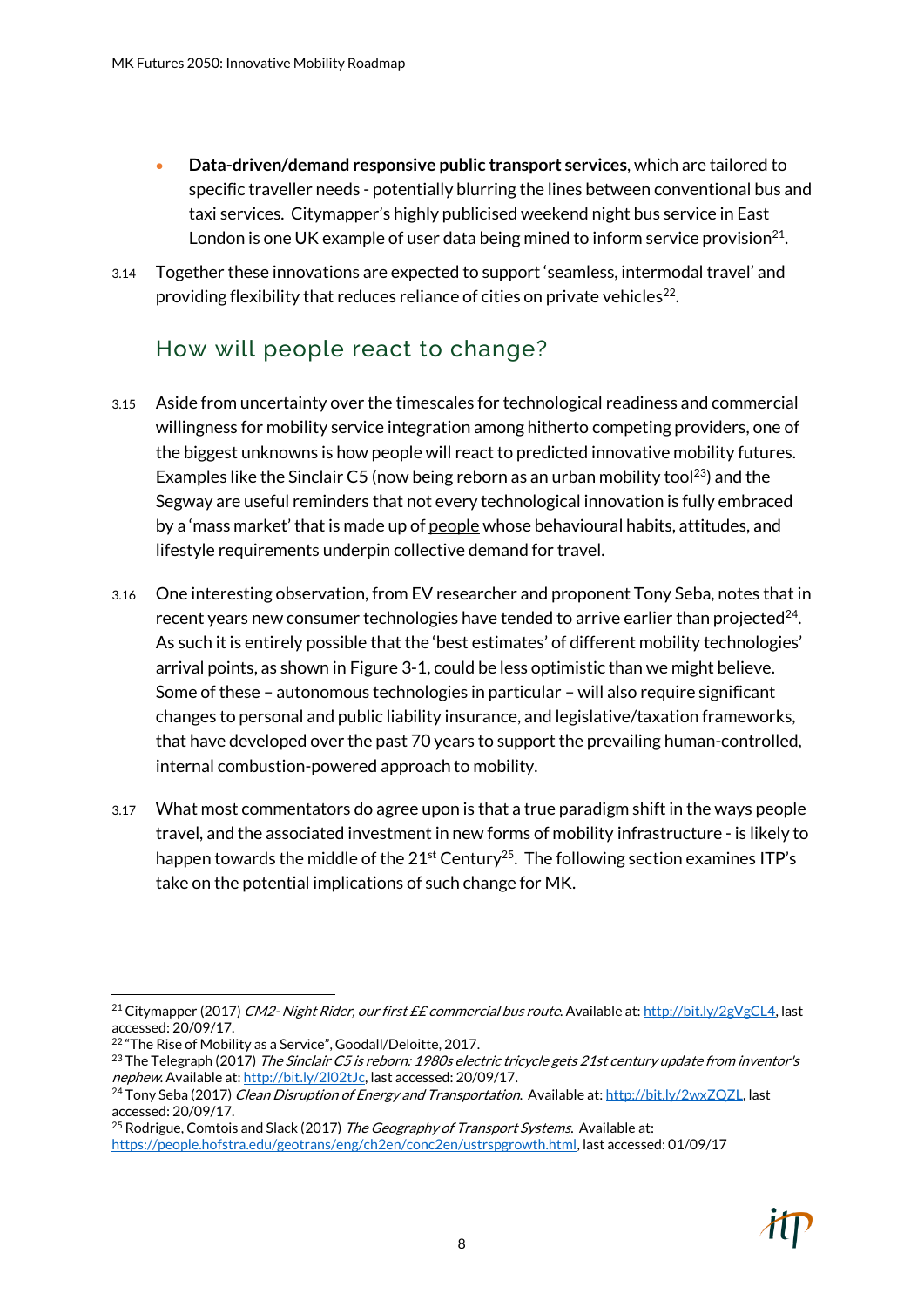# 4. What are the implications for MK?

4.1 ITP's analysis of industry predictions for future mobility innovations suggests the only current guarantee is uncertainty. Depending on which smart mobility technologies and services shown in Figure 3-1 come to fruition, and when they become ubiquitous, a range of possible outcomes exist for how MK residents/workers/visitors are likely to choose to travel in the future.



#### Figure 4-1: Possible future mobility outcomes for MK

# Potential impact on MK 2050 objectives

- 4.2 We first considered each of these five possible future implications individually, in the specific context of the MK 2050 themes around which MKC commissioned this and related strands of research in 2017.
- 4.3 Table 4-1 summarises our predictions and reveals that, although increasingly likely to be emission-free (at point of use), 'more of the same' does not sit comfortably alongside the transformative objectives for MK agreed as a result of the Milton Keynes Futures 2050 Commission's prior work. Continuing to pursue a car-centric approach to mobility is highly likely to limit the scope for MK's future growth; holding back its evolution as a great, pioneering city. There is a limited amount of developable land available in the existing MK urban area. The grid road network could be extended further, but doing so would limit scope for active travel and shared mobility services by extending origindestination distances and intensifying traffic congestion on existing networks. Even so, we recognise that cars with internal combustion engines are likely to be around for some time, while a gradual evolution to cleaner alternatives takes place.
- 4.4 More transit and more sharing are highly compatible and could deliver broadly positive impacts in relation to the MK 2050 vision. They present scope to support economic

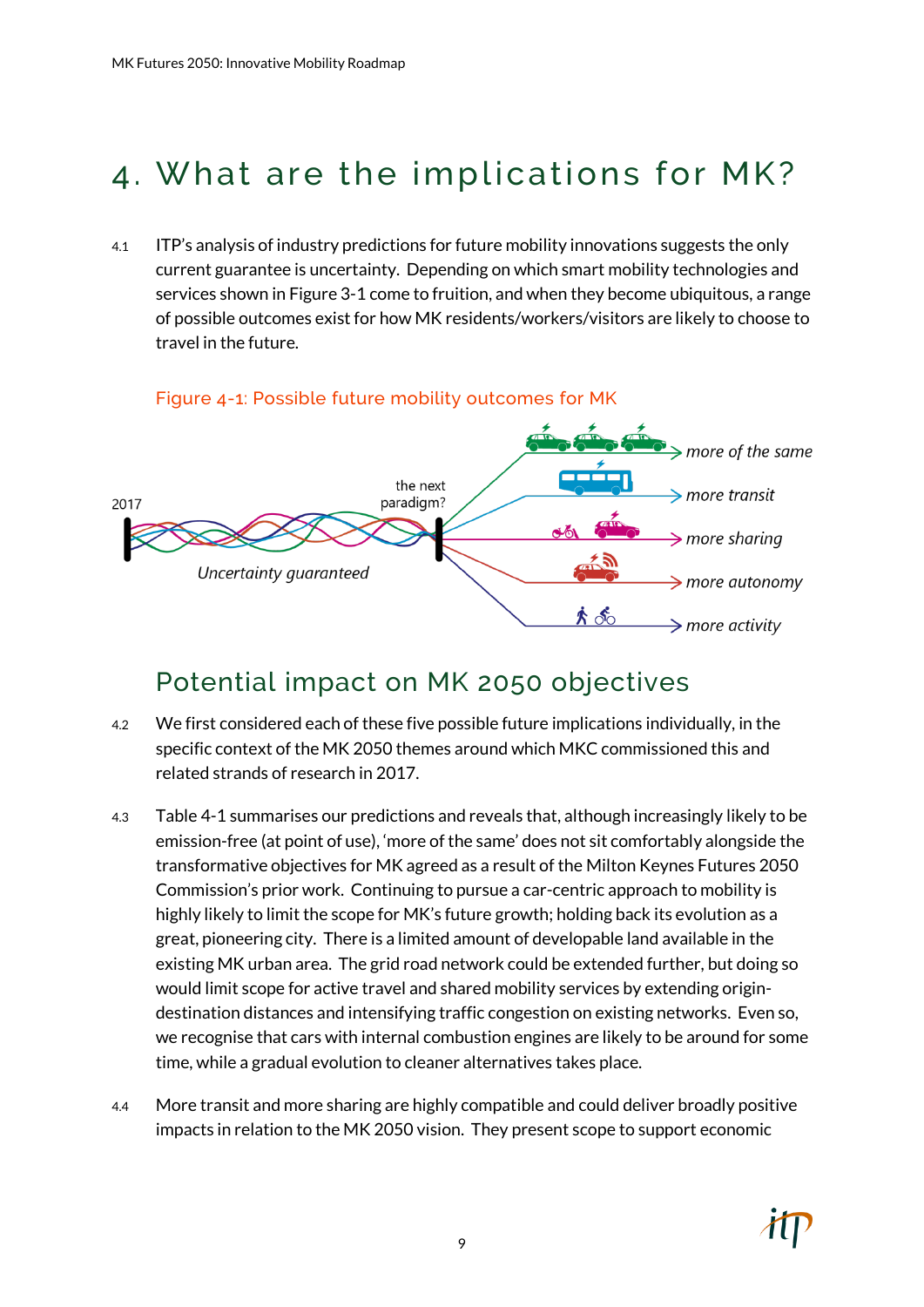growth within existing/near-future boundaries of the city, while narrowing income inequalities for households without access to private cars and freeing-up space currently allocated to parking in and around CMK for other more productive land uses.

- 4.5 Even so, based on other current UK city trends the delivery of both 'more transit' and 'more sharing' outcomes are by no means certain to emerge readily in MK. More transit requires funding and leadership to reallocate roadspace for public transit priority, and investment in ticketing and data infrastructure to facilitate better integration between local bus and national rail services. Sharing could be challenging on the evidence of limited uptake to-date in car sharing and car club services in UK cities, relative to European comparators $26$ .
- 4.6 This in turn poses wider questions about social attitudes towards shared mobility services in general across the UK. Taking Uber and Lyft as examples; over 75% of their customer base is under the age of  $45^{27}$ , and they appear motivated primarily by low pricing and ease of access and payment rather than any deep-rooted desire to share a mobility service.
- 4.7 The transport network and social impacts of ride hailing companies like these is also being scrutinised. Research focused on New York suggests they are responsible for 50,000 additional vehicles, carrying around 500,000 passengers per day and added 600 million driving miles in 2016 alone (more than the total Manhattan yellow cab mileage). This represents up to a 7% increase in driving miles in the most congested areas of New York (Manhattan, Brooklyn, Queens) worsening congestion and journey times, and leading to real-terms reductions in levels of metro and bus ridership<sup>28</sup> - reversing recent trends. These trends have been coupled with driver protests at the wages<sup>29</sup> and regulatory concern over the organisations corporate responsibility undertakings.

.

<sup>&</sup>lt;sup>29</sup> Guardian (2016) *Uber drivers stage go-slow protest through central London*. Available at: http://bit.ly/2x9p7VC, last accessed 17/10/17.



<sup>&</sup>lt;sup>26</sup> Evening Standard (2016) What's holding back London's car sharing services? Available at: [http://bit.ly/2w0WBFX,](http://bit.ly/2w0WBFX) last accessed 01/09/17.

<sup>&</sup>lt;sup>27</sup> Dogtiev,A (2017) *Uber revenue and usage statistics 2017*. Available at[: http://bit.ly/2xpTyeb,](http://bit.ly/2xpTyeb) last accessed 28/08/17.

<sup>&</sup>lt;sup>28</sup> Schaller (2017) Unsustainable? The growth of app-based ride services and traffic, travel and the future of New York city. Available at[: http://bit.ly/2gqeagc,](http://bit.ly/2gqeagc) last accessed: 17/10/17.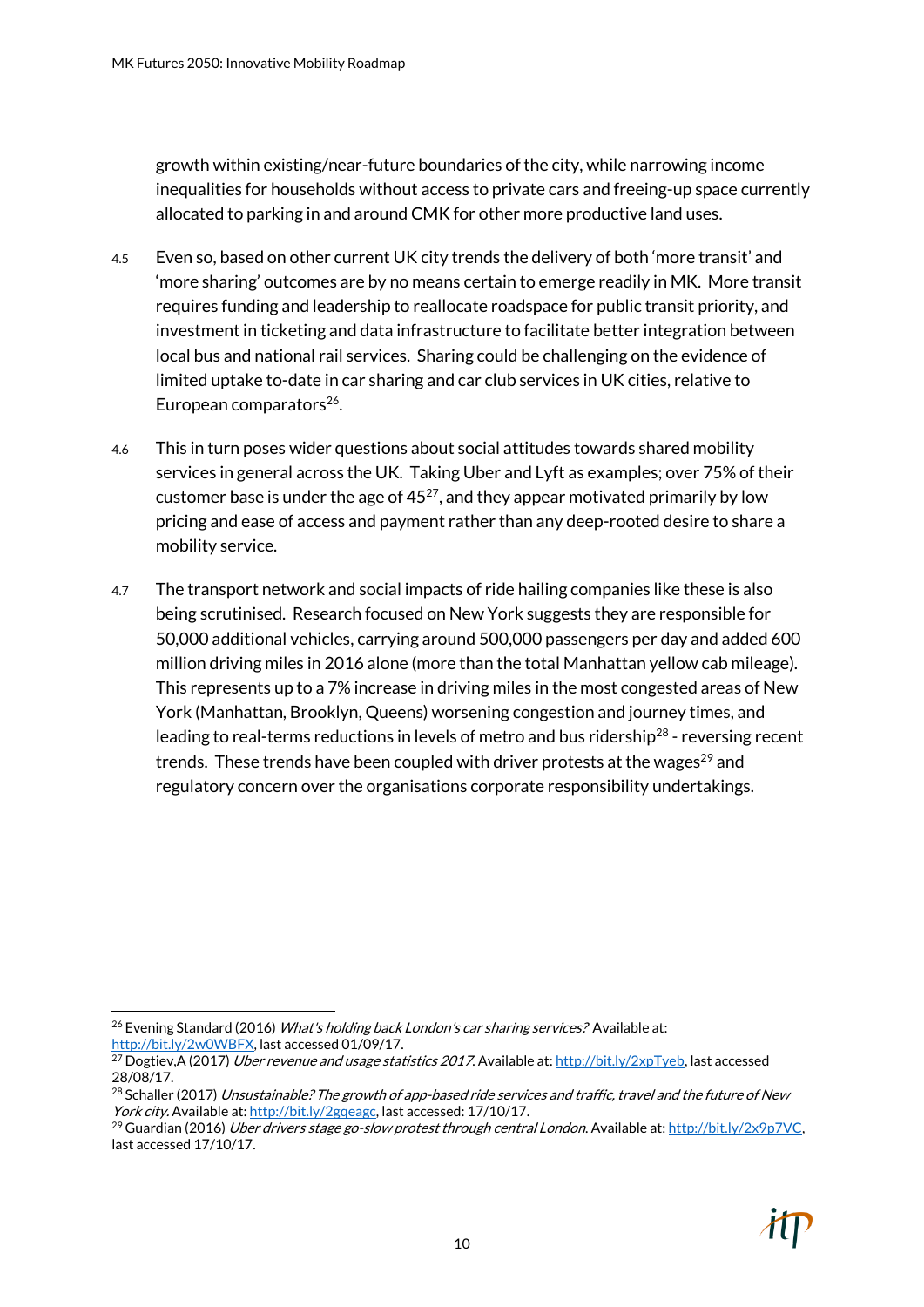|                               | <b>Potential impacts</b>                                                                                          |                                                                                                                         |                                                                                 |                                                                                       |                                                                                                              |
|-------------------------------|-------------------------------------------------------------------------------------------------------------------|-------------------------------------------------------------------------------------------------------------------------|---------------------------------------------------------------------------------|---------------------------------------------------------------------------------------|--------------------------------------------------------------------------------------------------------------|
| <b>Theme</b>                  | More of the same                                                                                                  | More transit                                                                                                            | More sharing                                                                    | More autonomy                                                                         | More activity                                                                                                |
| <b>Spatial</b><br>growth      | Low densities based<br>around extended grid<br>corridors                                                          | Higher-density<br>corridors linked by more<br>demand-responsive<br>transit / rail services                              | Reduced parking<br>requirement, scope<br>to plan space in CMK<br>differently    | Transformational, if<br>combined with other<br>innovations/futures                    | Best supported by<br>denser environments<br>with shorter distances                                           |
| <b>Economic</b><br>growth     | Limited benefit from<br>agglomeration                                                                             | Attract/incubate/exploit<br>public transport delivery<br>innovators & new skills                                        | Sharing economy<br>could create new<br>local capabilities                       | Autonomous vehicle<br>tech / design / data /<br>infra opportunities                   | Productivity gains<br>from increased health<br>of workforce                                                  |
| People &<br>place             | Sustainable? Urban<br>dispersal limits scope<br>for active travel and<br>shared mobility                          | Supports more inclusive<br>development and<br>sustainable growth                                                        | Greater social<br>interaction, lower<br>travel costs, pay-as-<br>you-go options | Space for cycling?<br>Jobs? Favours more<br>independent (auto)<br>mobility            | Public health &<br>wellbeing, active<br>places, better air<br>quality/environment                            |
| <b>Innovation</b><br>culture  | Swimming against the<br>'SMART' mobility tide,<br>inhibits scope for<br>revolution from car-<br>dominated society | Demand-responsive<br>services, coupled with<br>deeper integration of<br>existing travel options;<br>low carbon benefits | Sharing economy<br>opportunities related<br>to smart mobility                   | Autonomy itself,<br>Human Machine<br>Interfaces, user<br>research, testbed<br>culture | Human performance<br>measurement, smart<br>bikeshare services.<br>enhanced active +<br>motorised integration |
| <b>Innovative</b><br>mobility | Modest optimisation,<br>but sprawl means<br>congestion is likely to<br>worsen                                     | More space-efficient<br>growth with 'green' links<br>to outlying settlement                                             | Reduced car-<br>dependence most<br>likely in parallel with<br>other 'futures'   | Re-define roads,<br>increase road<br>utilisation, safety &<br>in-trip productivity    | Reinvigorate use of<br>redways to mitigate<br>potential risks from<br>autonomous modes                       |

#### Table 4-1: Summary of potential impacts for MK 2050 research themes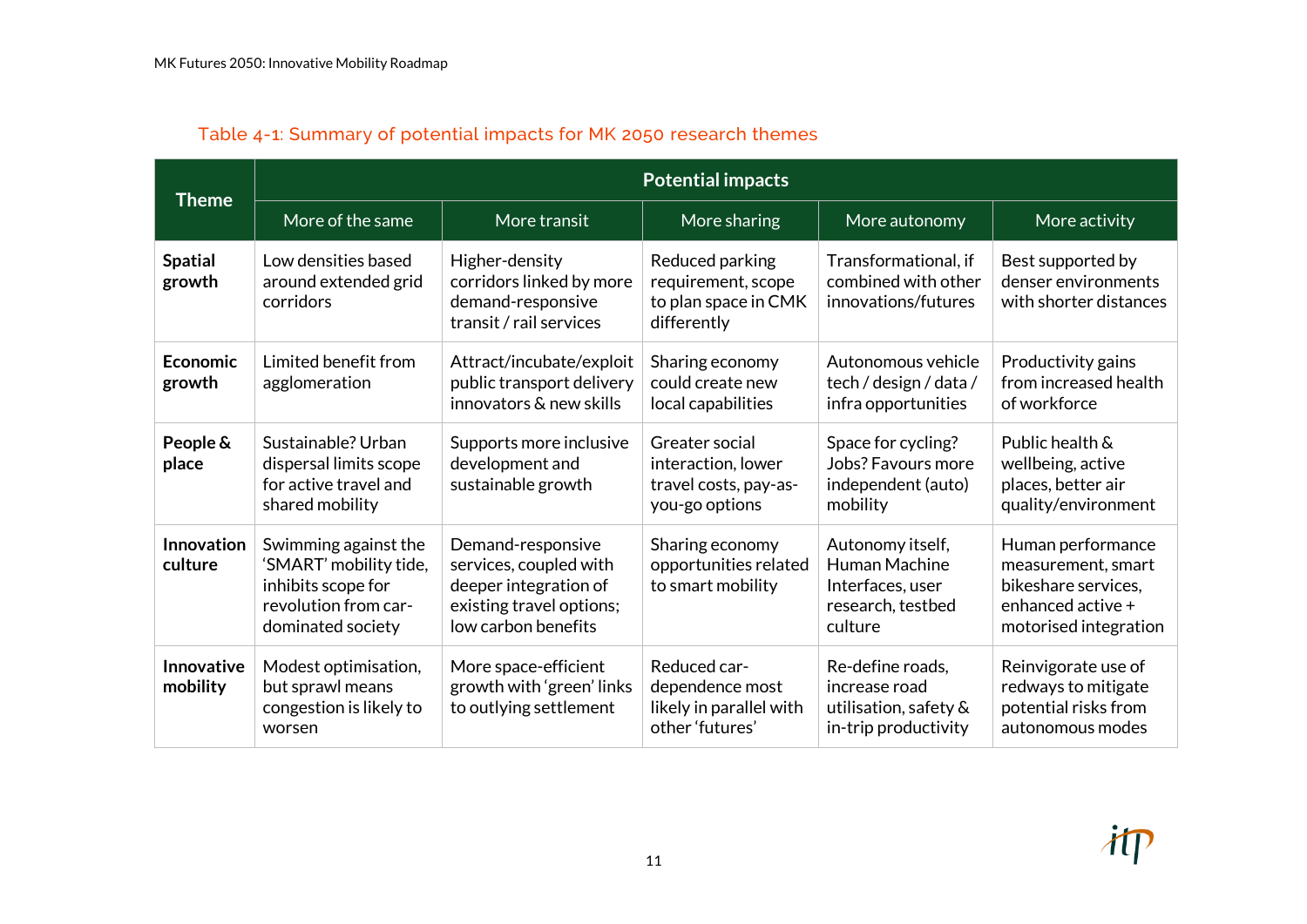4.8 Autonomy alone is unlikely to result in a dramatic transformation of the status quo in MK across most of the MK 2050 vision's themes. Its uptake could reduce the cost of local public transport services and taxis. However, the DfT's early work to model the impacts of Connected and Autonomous Vehicles (CAV) indicates the potential that they will result in a reduction in network performance due to the greater caution these vehicles are expected to demonstrate, and that substantial benefits are unlikely until higher levels of CAV penetration are achieved<sup>30</sup>. These results are in line with early results from the Autodrive study<sup>5</sup>, the interim findings from which also suggest that additional capacity will only be realised if self-driving vehicles can operate in 'assertive' mode. The House of Lords Science and Technology Select Committee echoed these concerns $31$ , noting that

> "it is possible to imagine a situation of total gridlock as CAV crawl around city centres. It is important that the right policy decisions relating to CAV are made in order to reduce the likelihood of this occurring"

House of Lords Science and Technology Select Committee, 2<sup>nd</sup> Report of Session 2016-17

4.9 Achieving 'more activity' is a current high-priority mobility policy ambition for the whole of the UK - as articulated in DfT's national Cycling and Walking Investment Strategy<sup>32</sup>. In MK the delivery challenges are the existing, car-dominated, urban form and the dispersed nature of origins and destinations inherently associated with the city's iconic grid road pattern and low-density environment. Widespread cycling uptake could yield local public health, congestion-reduction, air quality and productivity benefits<sup>33</sup>.

# Strategic and spatial implications

- 4.10 In considering these potential impacts we recognise they are not mutually exclusive. In reality, we anticipate the five 'futures' are all likely to occur:
	- to varying degrees
	- at different times

1

- in different combinations
- … between now and 2050

<sup>&</sup>lt;sup>32</sup> DfT (2017) Cycling & Walking Investment Strategy. Available at[: http://bit.ly/2qAw9zJ,](http://bit.ly/2qAw9zJ) last accessed 26/07/17. 33 Public Health England (2016) Working Together to Promote Active Travel: A briefing for local authorities. Available at[: http://bit.ly/29tuTY8,](http://bit.ly/29tuTY8) last accessed: 01/08/17.



<sup>&</sup>lt;sup>30</sup> DfT (2016) Research on the Impacts of Connected and Autonomous Vehicles (CAVs) on Traffic Flow. Available at: [http://bit.ly/2jbA6Hz,](http://bit.ly/2jbA6Hz) last accessed: 13/09/17.

<sup>31</sup> House of Lords Science and Technology Committee (2017) Connected and Autonomous Vehicles: The Future? Available at[: http://bit.ly/2f1aBbK,](http://bit.ly/2f1aBbK) last accessed: 01/08/17.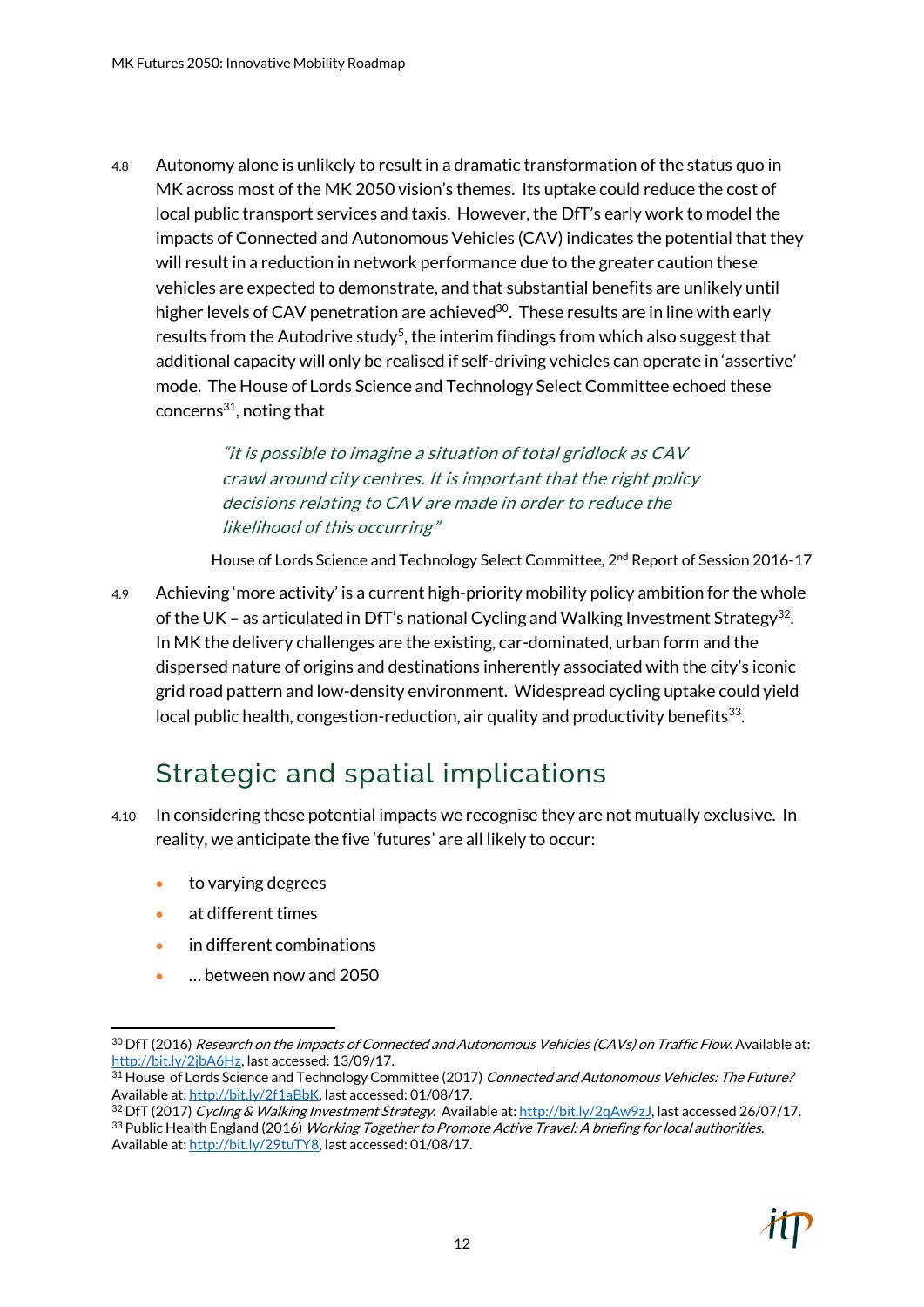- 4.11 Given the uncertainty documented earlier in this paper, MKC can make a local case for seeking to influence innovative future mobility options, and associated patterns of urban development, based on an understanding of potential impacts that best match the city's emerging vision for sustainable growth to 2050. The insights set out in this paper provide a basis on which to determine an innovative mobility roadmap that offers MKC the flexibility to respond to different future developments, while avoiding accidentally closing-off desirable future policy outcomes through near-term actions.
- 4.12 Questions over MK's future urban form and spatial growth also inform any innovative mobility roadmap. We worked with **David Lock Associates** (DLA) to consider the future mobility implications of three distinct spatial growth options they proposed through a related workstrand<sup>34</sup>. Summarised in Table 4-2, each one supports different combinations of the future mobility outcomes set out in Figure 4-1, and could themselves be delivered in parallel to facilitate significant growth of Milton Keynes and its economy.

| <b>Spatial option</b>                         | <b>Relationship to mobility outcomes</b>                                                                                                                                                                                                                                                                                                                                         |  |
|-----------------------------------------------|----------------------------------------------------------------------------------------------------------------------------------------------------------------------------------------------------------------------------------------------------------------------------------------------------------------------------------------------------------------------------------|--|
| Grow the grid                                 | 'More of the same' mobility impacts in areas close to CMK, with some<br>regeneration and infill development potentially supporting modest extra<br>transit and physical activity journeys.                                                                                                                                                                                       |  |
| Rail-based<br>transit oriented<br>development | 'More transit' and 'more activity' supported by targeting more intense<br>development at existing rail stations, notably those receiving East-West<br>rail investment. Scope for 'more sharing' and 'more autonomy' to help<br>deliver seamlessly integrated first and last mile links in the longer-term.                                                                       |  |
| <b>New transit</b><br>communities             | 'More transit and 'more activity' supported through prioritised routes to<br>new settlements outside Milton Keynes' existing urban area. Mixed-use<br>development patterns would support localised trips and maximise scope<br>for walking and cycling. Shared autonomous vehicle services may replace<br>bus/other rapid transit options as the primary mode of travel into MK. |  |

#### Table 4-2: MK spatial options related to innovative mobility outcomes

<sup>1</sup> <sup>34</sup> David Lock Associates (2017) MK 2050 Evidence Paper: Directions and Scale of Growth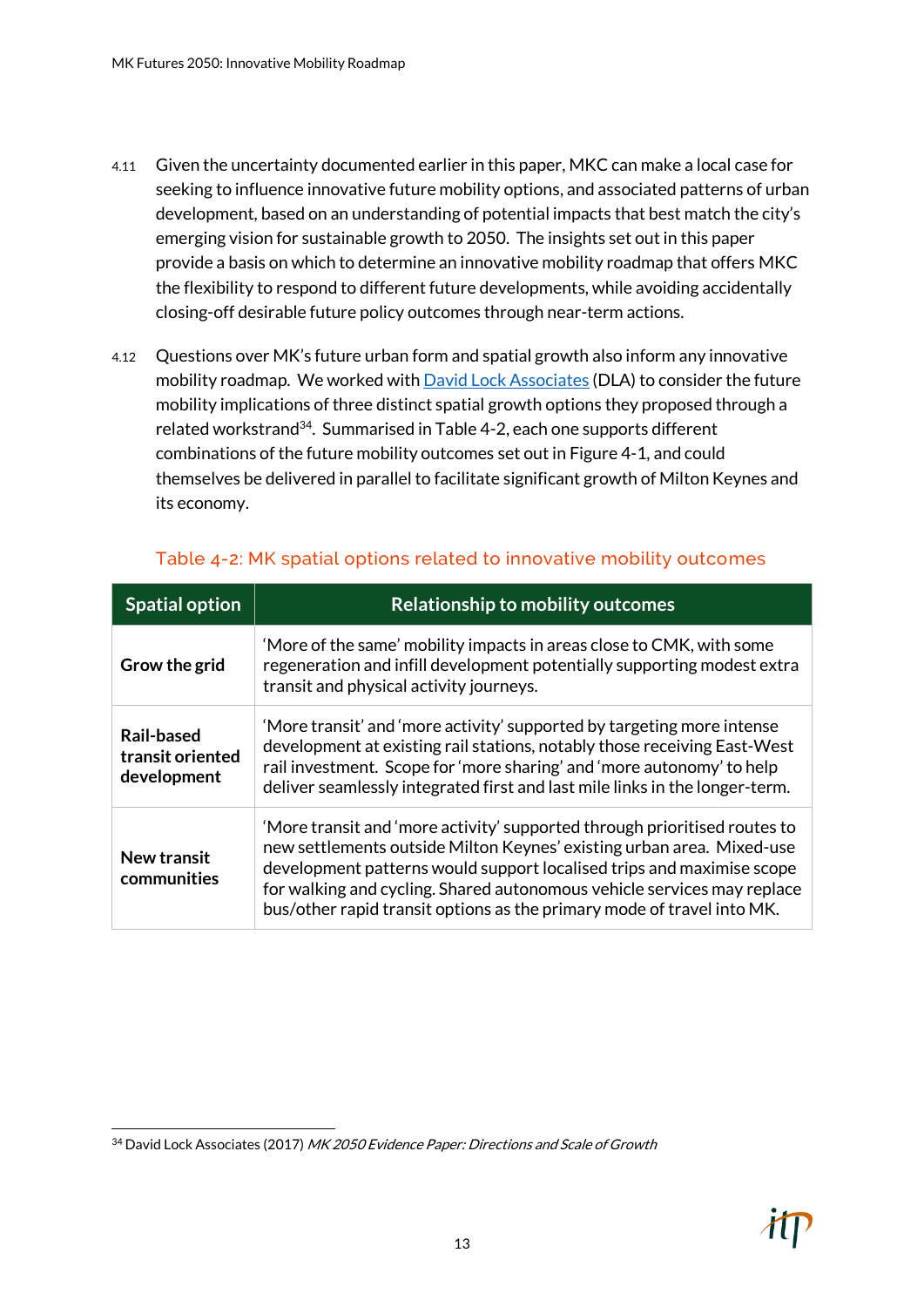# 5. Assumptions, enablers and pitfalls

5.1 Before drawing the salient insights from this paper together into an innovative mobility roadmap for MK 2050, it was necessary to document some standing assumptions we made about future mobility. We also reflected on which factors MKC might reasonably be able to influence over the next 30 years, and which near-term policy pathways could inadvertently close down desirable future options or outcomes.

## Innovative mobility assumptions

- 5.2 In preparing the innovative mobility roadmap to 2050 we made a small number of key assumptions about the development of technologies and related policy issues that sit beyond MKC's direct influence. These are listed below and are considered to represent highly likely trends that happen irrespective of whether MKC takes a transformational near-term approach to setting mobility and spatial policies intended to shape the city's long-term sustainable growth trajectory:
	- Ultra-low emission vehicle technologies become ubiquitous and cost-effectively available for most people in the UK, as part of a gradual transition away from petrol and diesel fuelled propulsion. Based on current technology trends, this is considered most likely to take the form of electric vehicles for land-based mobility. This transition will not address the external traffic congestion or inclusive mobility costs that are commonly associated with car-dominated urban environments.
	- Grid corridors remain core to central MK urban form. This does not prevent the roads and verges, as currently present, from being re-imagined, but assumes the grid network laid down in the original MK masterplan remains part of the city's DNA.
	- MKC continues to be a willing innovator and collaborator for trials of increasingly smart and intelligent proof-of-concept mobility services. This may strain public sector budgets and public opinion if specific investments (e.g. roadspace reallocation) are required or experimental services are perceived as unsuccessful. A willingness to act differently, and be perceived as a unique test-bed, is identified as a key element of the city's culture and development over the last 50 years.
	- Legislative, liability and enforcement challenges associated with innovative mobility options that are currently in the early stages of testing and prototyping (e.g. autonomous vehicles and drones) are all surmountable within a 2050 timeframe. MKC may have a role to play, in influencing and lobbying government to accelerate change, but even without this activity external influences will ensure these changes are implemented across the UK.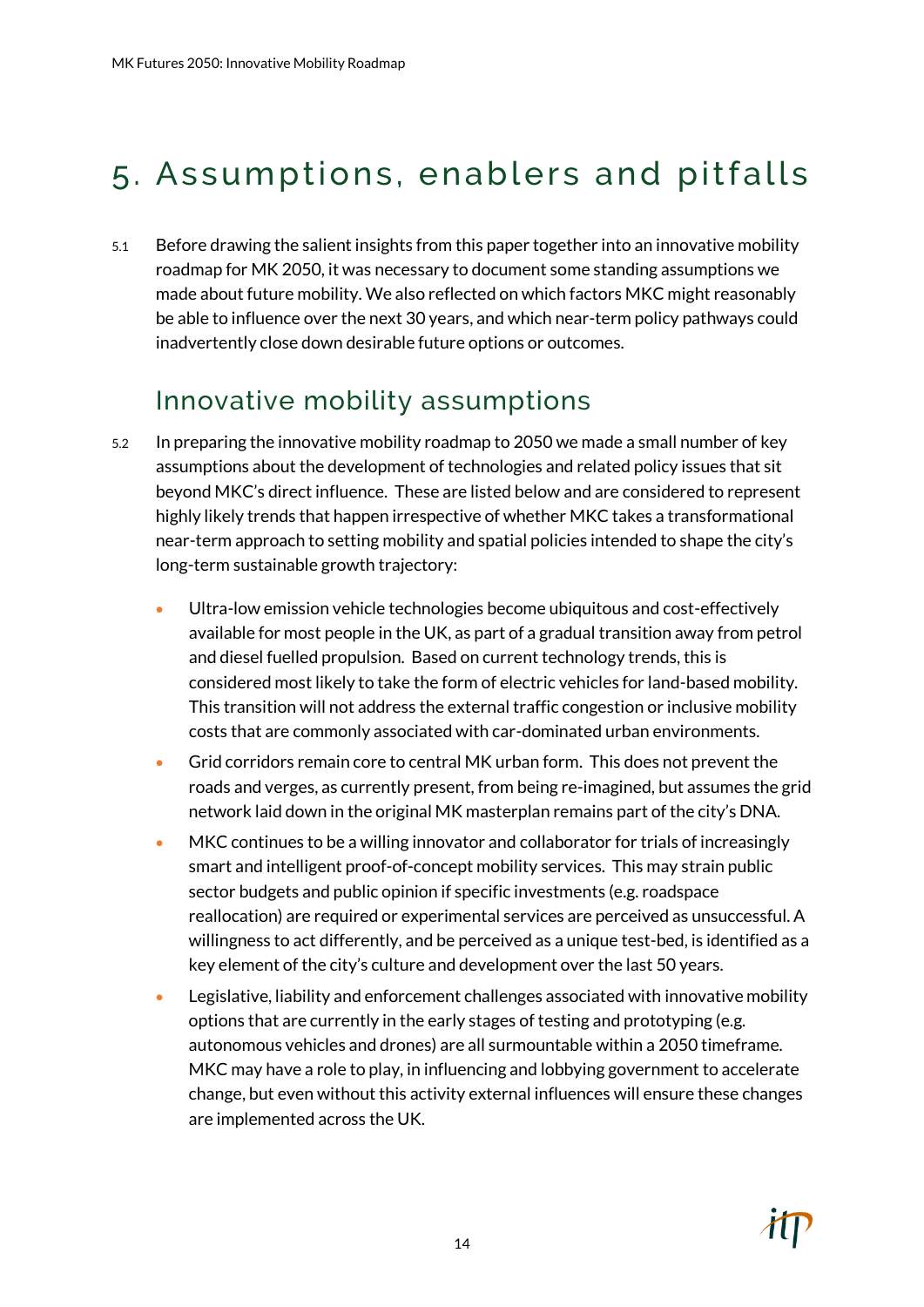5.3 All other aspects have been considered as possible measures for MKC to pursue as innovative mobility roadmap actions, which are described in section 6 of this paper.

# Factors that MKC can influence

- 5.4 MKC owns, shares or influences a number of proactive local, sub-regional and national policy mechanisms that could be triggered to help deliver the city's innovative mobility roadmap. Other factors, such as the pace of development of fully autonomous vehicle technologies, are global trends that MKC will be reactive to over the next 30 years.
- 5.5 Table 5-1 links future mobility success factors that MKC could influence with one of the three spatial options, identified through DLA's work, to which they are *most closely* related. These are not mutually exclusive, so the innovative mobility options compatible with continued growth of MK's grid system could also be implemented to support the delivery of rail-based transit oriented development and new transit communities.

| <b>Spatial option</b>                                         | <b>MKC owns</b>                                                                                                                                                                                                                | <b>MKC</b> shares                                                                                                                                                            | <b>MKC</b> influences                                                                                                                                                                              |
|---------------------------------------------------------------|--------------------------------------------------------------------------------------------------------------------------------------------------------------------------------------------------------------------------------|------------------------------------------------------------------------------------------------------------------------------------------------------------------------------|----------------------------------------------------------------------------------------------------------------------------------------------------------------------------------------------------|
| Grow the grid                                                 | Highway / redway<br>$\bullet$<br>route planning<br>Definition of<br>$\bullet$<br>'active places'<br>Real-time<br>$\bullet$<br>transport data<br>Spatial plan and<br>$\bullet$<br>public/workplace<br>parking policy            | AV pod trials and<br>٠<br>EV charge network<br>Active travel<br>promotion<br>Smart parking<br>$\bullet$<br>system<br>Transit network /<br>$\bullet$<br>hub development       | Developer<br>$\bullet$<br>contributions<br>EV charge/cycle<br>parking in new<br>developments<br>Car Club/AV<br>take-up locally<br>Integrated<br>$\bullet$<br>journey<br>planning/ticketing         |
| <b>Rail-based</b><br>transit oriented<br>development<br>(TOD) | Allocation of land<br>$\bullet$<br>near rail stations<br>for more intensive<br>land-use and<br>interchanges<br>Define & prioritise<br>$\bullet$<br><b>TOD</b> corridors<br>through selective<br>densification in<br>urban area | Real-time info to<br>$\bullet$<br>support seamless<br>local interchange<br>Station investment<br>funds and planning<br>Sustainable first /<br>$\bullet$<br>last mile options | Rail + shared<br>$\bullet$<br>mobility R&D (e.g.<br>MAAS)<br>Rail service<br>$\bullet$<br>frequency<br>Integration<br>$\bullet$<br>between rail and<br>existing local<br>public transport<br>modes |

#### Table 5-1: Factors MKC can influence to deliver future spatial options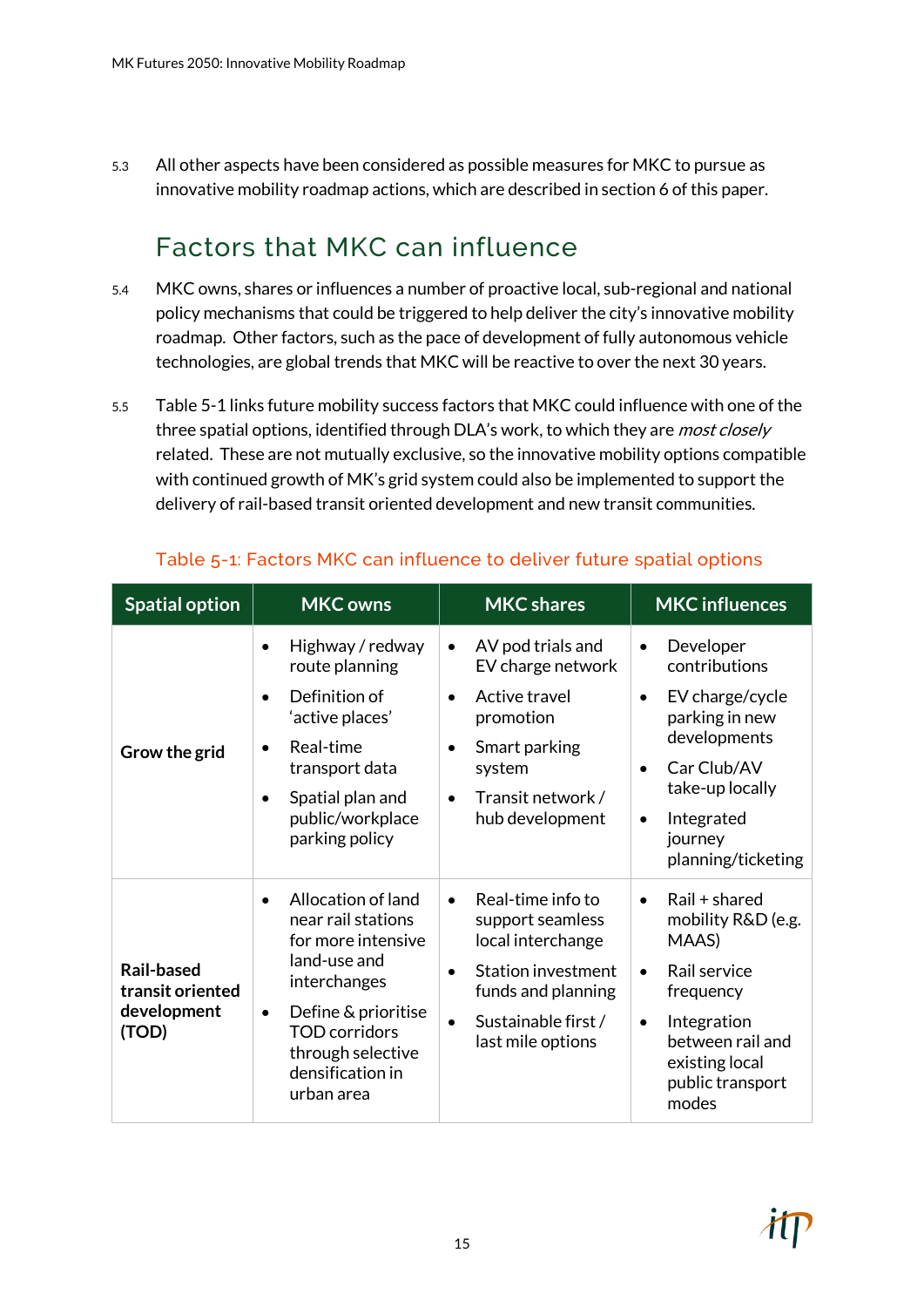| <b>Spatial option</b>             | <b>MKC owns</b>                                                                                                                                                                                                       | <b>MKC</b> shares                                                                                                                                                                   | <b>MKC</b> influences                                                                                                                        |
|-----------------------------------|-----------------------------------------------------------------------------------------------------------------------------------------------------------------------------------------------------------------------|-------------------------------------------------------------------------------------------------------------------------------------------------------------------------------------|----------------------------------------------------------------------------------------------------------------------------------------------|
| <b>New transit</b><br>communities | Allocation of land<br>$\bullet$<br>in spatial plan for<br>new communities<br>Ambitious funding<br>$\bullet$<br>approaches (e.g.<br>Workplace<br>Parking Levy)<br>Local Cycling and<br>$\bullet$<br>Walking Infra Plan | Income generation<br>$\bullet$<br>through new land-<br>uses and under-<br>utilised MKC<br>parking resources<br>Sharing economy<br>$\bullet$<br>benefits and new<br>mobility options | Demand-<br>$\bullet$<br>responsive transit<br>trials<br>Smart freight and<br>$\bullet$<br>logistic networks<br>Autonomous<br>vehicle testing |

# Potential pitfalls

- 5.6 We identified a small number of near-term interventions and actions that may adversely impact successful long-term stimulation of innovative mobility services in MK:
	- Parking policy and strategy: Continuing to provide a large quantity of low-cost parking spaces in CMK will do little to discourage unconstrained car use in the nearterm future. It serves to undermine efforts to promote walking, cycling and public transport alternatives to car use.
	- Approach to utilising MKC land assets: MKC's land assets within the urban area and how they are preserved or allocated for near-term development, could inhibit MK's innovative mobility potential. The road verges and vacant areas within the existing grid network offer scope for higher levels of development density at key locations (not everywhere). These will be required to support a limited number of transit oriented development corridors, both within the existing urban area and for linking to local rail stations and new transit communities. Development at lower densities could constrain scope for such mobility options in the future.
	- Design of new developments: Planning ahead for anticipated uptake of smart, shared, sustainability mobility may require new developments to incorporate designated pick-up and drop-off areas, rather than high levels of car parking (the current norm). The anticipated introduction of Uber and other ride-hailing services could quicken demand for this kind of design in the near-term, potentially releasing a proportion of existing land allocated to car parking for mixed-use developments.
	- Autonomous vehicles: Pursuing a highly autonomous future may now feel like an innovative approach to delivering mobility for all, but has uncertain consequences and impacts for urban environments. Delivering affordable autonomous on and offstreet mobility services could significantly improve safety and increase access to opportunities for older and younger people, and non-drivers in MK. However, this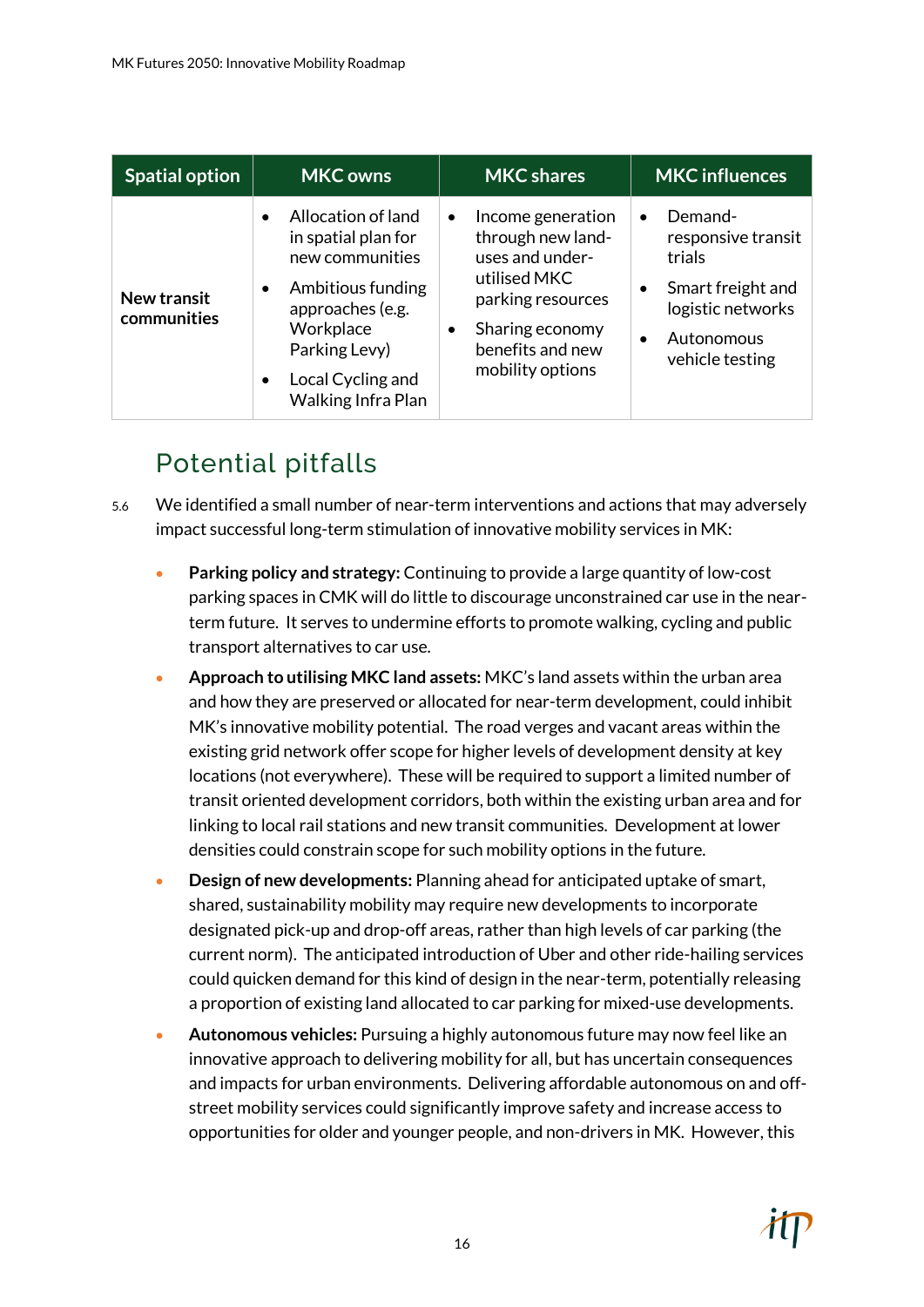could also have a detrimental impact on any efforts to encourage widespread uptake in active travel modes and the significant associated positive health and environmental benefits. We anticipate that complementary, sustained efforts will be required to promote active travel modes and design healthier neighbourhoods.

- Timing of major national infrastructure project delivery, and their integration with MK: Both East-West Rail and the Oxford-Cambridge Expressway are proposed to pass close to MK. While they offer considerable scope to catalyse growth in MK and its surrounding area, the timing of their delivery and measures to link the city with these infrastructure projects are currently uncertain. This complicates local planning and policymaking, since it is unclear how MK's local roads and rail networks may accommodate expected increases in traffic levels and patronage to 2050.
- Local public attitudes and leadership: For many people Milton Keynes currently provides an ideal balance of easy access by car, low cost parking, and dispersed lowdensity living. Communicating the need for alternative policy pathways now so as to pursue a 30-year vision for innovative mobility and avoid negative economic, social and environmental outcomes will be challenging for MKC decision-makers.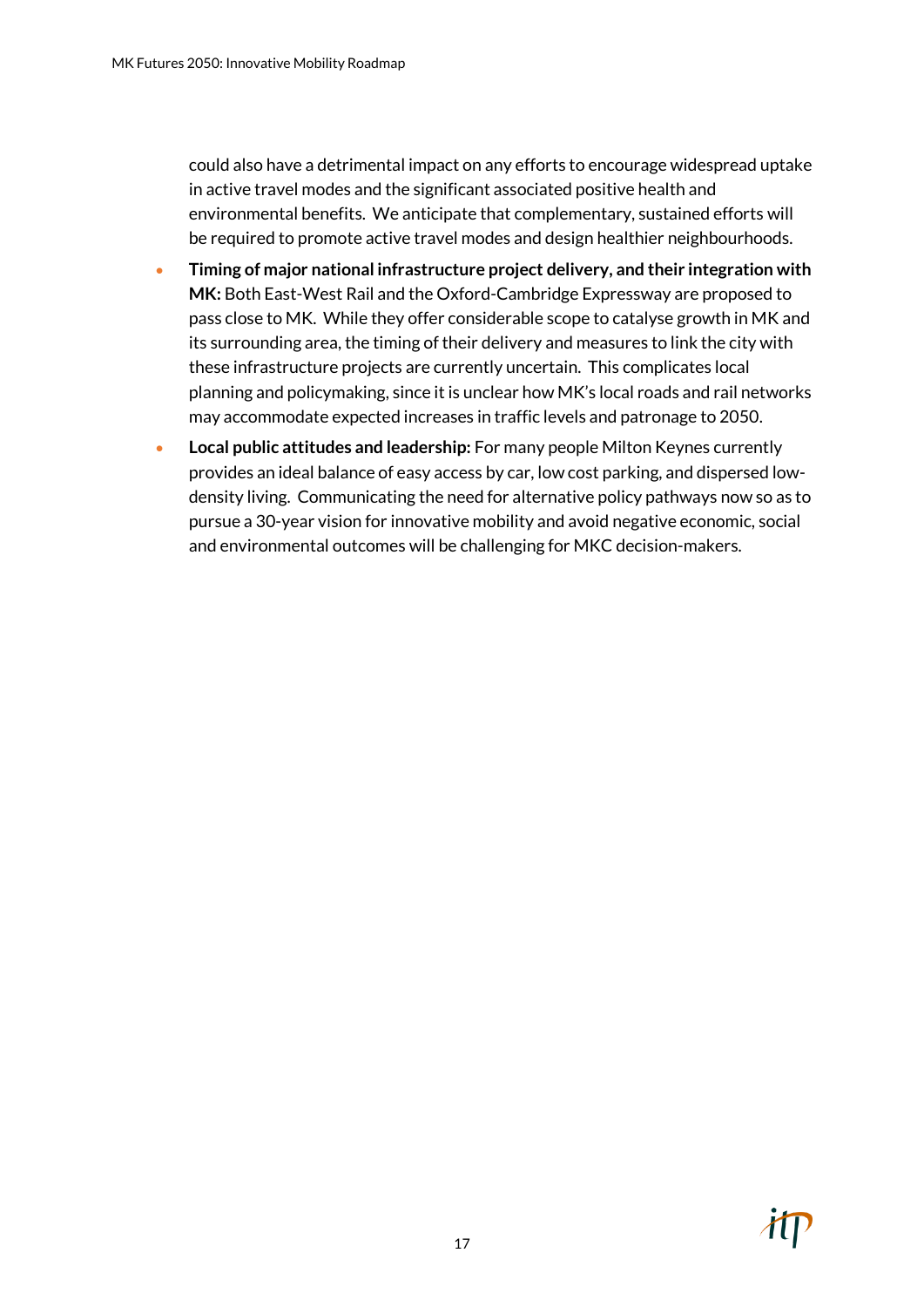# 6. MK innovative mobility roadmap

- 6.1 Drawing together the findings and observations from this paper, ITP has prepared an innovative mobility roadmap for MK. This charts a potential pathway for MKC, local innovators and private sector partners in respect of accelerating the delivery and uptake of smart, shared, sustainable mobility options that relate directly to the key themes and objectives defined in *Making a Great City Greater*.
- 6.2 Alongside the uncertainties and anticipated mobility innovations set out earlier in this paper, the roadmap takes into account the views and opinions of Council Officers, Members, and Consultants researching MKC's delivery of the other MK Futures 2050 Big Projects. These were captured through a series of workshops convened by MKC Officers during the course of our work.
- 6.3 In preparing the roadmap set out in Table 6-1 we have used three distinct timeframes as the basis for differentiating between actions, impacts and anticipated outcomes. These are explained below, and have been specifically chosen so as to align with the emerging Mobility Strategy that will underpin the next Local Plan for Milton Keynes. The timescales recognise that MKC also requires a high-level action plan for the near-term that is shaped by the impacts and outcomes in later years of the period to 2050:
	- Near term (by 2024): These are predominantly actions that MKC and its delivery partners can take soon with a view to unlocking additional actions in the mediumterm and interim impacts, as well as longer-term innovative mobility outcomes. They have been devised by 'back-casting' from the 2050 vision for smart, shared, sustainable mobility and identifying what can be done now to facilitate it.
	- Medium term (by 2031): A combination of follow-up actions (some of which are enabled by near-term activities) and intermediate impacts that may be activated as a result of earlier work. The timeframe coincides with the next Local Plan period.
	- Longer-term (by 2050): Beyond the current Local Plan period it is very difficult to define specific actions, on the basis that it will be 15 years from the time of preparing the roadmap. As such we have chiefly documented the longer-term innovative mobility outcomes that we envisage could be achieved as a result of the earlier actions.
- 6.4 In line with our earlier caution regarding future predictions, the roadmap reflects a 'bestestimate' of what could feasibly happen to MK in the future if early action is taken by MKC to influence the city's innovative mobility trajectory.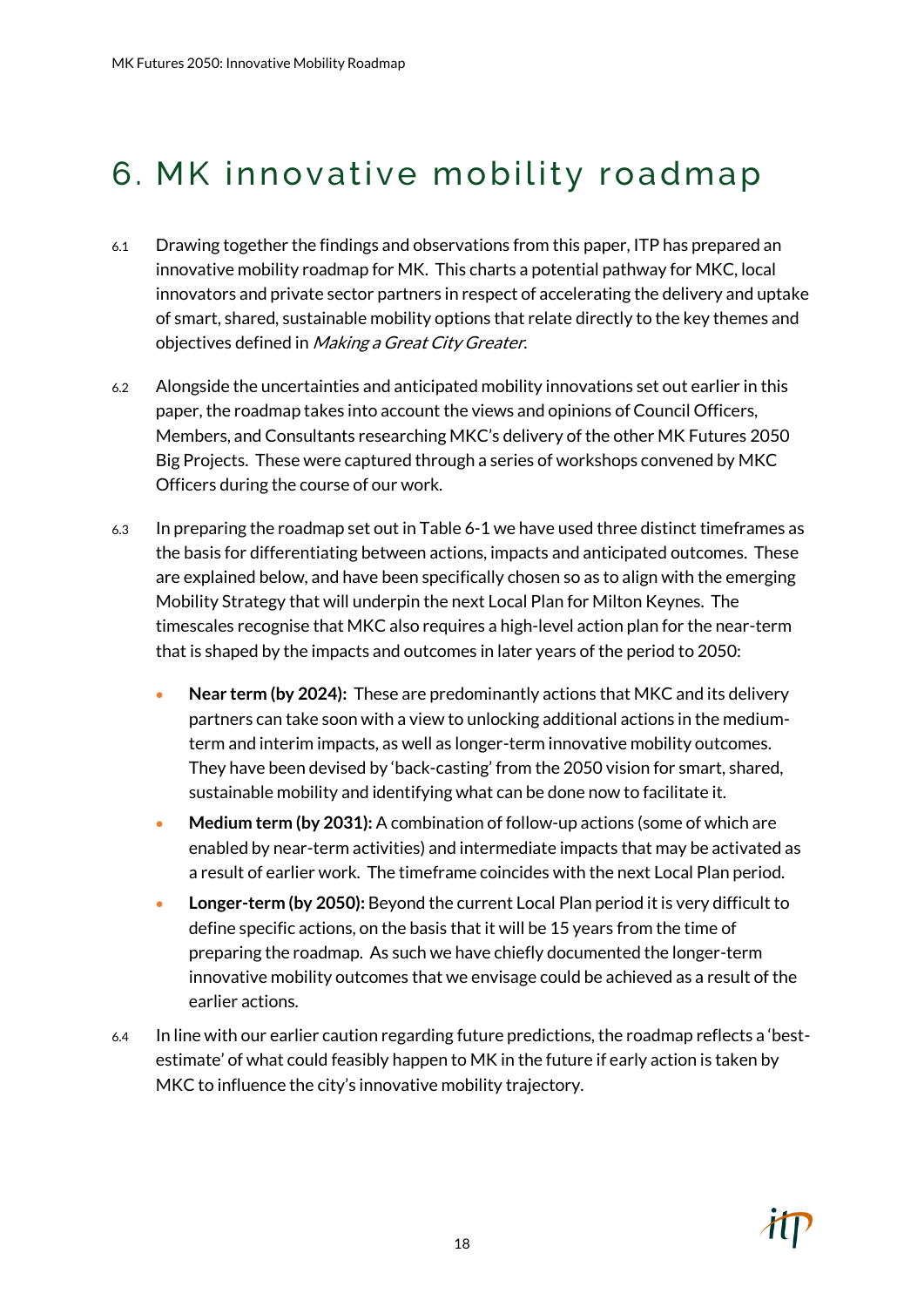### Table 6-1: MK 2050 innovative mobility roadmap

| <b>Related</b><br>themes        | Near-term (by 2024)                                                                                                                                                                                                                                                                                                                                                                                                     | Medium term (by 2031)                                                                                                                                                                                                                                                                                                                                                                                                                                                                                                                                     | Longer term (by 2050)                                                                                                                                                                                                                                                                                                                                                                                                                                         |
|---------------------------------|-------------------------------------------------------------------------------------------------------------------------------------------------------------------------------------------------------------------------------------------------------------------------------------------------------------------------------------------------------------------------------------------------------------------------|-----------------------------------------------------------------------------------------------------------------------------------------------------------------------------------------------------------------------------------------------------------------------------------------------------------------------------------------------------------------------------------------------------------------------------------------------------------------------------------------------------------------------------------------------------------|---------------------------------------------------------------------------------------------------------------------------------------------------------------------------------------------------------------------------------------------------------------------------------------------------------------------------------------------------------------------------------------------------------------------------------------------------------------|
| Spatial growth<br>and expansion | <b>Action:</b> Deliver a new mobility strategy<br>which appreciates the contribution that<br>shared, smart sustainable mobility can<br>make to support the MK 2050 vision.<br>Action: Plan for future MK grid expansion<br>and regeneration for mixed-uses in tandem<br>with prioritised, at-grade transit and cycle<br>routes.<br>Action: Develop concept of transit                                                   | Impact: Increase in public transit use<br>among local population and reduced car<br>dependency, supporting further corridor-<br>based growth and investment.<br><b>Action:</b> Extend established transit-<br>oriented corridor(s) to serve spatial<br>expansion of MK to outlying 'new transit<br>communities' that are proximate to E-W<br>Rail stations and Ox-Cam Expressway<br>junctions.<br>Action: Explore scope for extension of<br>mass rapid transit (e.g. Micro Metro/Bus<br>Rapid Transit) investment to complement<br>and unlock new growth. | Outcome: Spatial growth of MK<br>achieved along active travel and<br>transit-oriented, rather than car-<br>based, corridor(s).<br><b>Outcome: MK population growth to</b><br>400,000 people achieved within a<br>better-connected developable area<br>with lower land requirement per<br>capita.<br><b>Outcome:</b> Higher levels of inward<br>investment are attracted to MK as it<br>becomes an even better-connected<br>place for people to live and work. |
|                                 | orientated development that supports a fit-<br>for-purpose MK mass transit option as it<br>develops through the nationally important<br>Cam-MK-Ox corridor.<br>Action: Plan for some spatial expansion of<br>MK urban area along a high frequency<br>transit priority corridor(s) that links<br>existing trip generators, MKC and Bletchley<br>rail/coach stations, and CMK with new and<br>existing residential areas. |                                                                                                                                                                                                                                                                                                                                                                                                                                                                                                                                                           |                                                                                                                                                                                                                                                                                                                                                                                                                                                               |
|                                 | Action: Use planned transit priority<br>corridor(s) as the basis for establishing<br>dedicated on-street cycle routes that<br>augment the redways and MK bikeshare<br>service.                                                                                                                                                                                                                                          |                                                                                                                                                                                                                                                                                                                                                                                                                                                                                                                                                           |                                                                                                                                                                                                                                                                                                                                                                                                                                                               |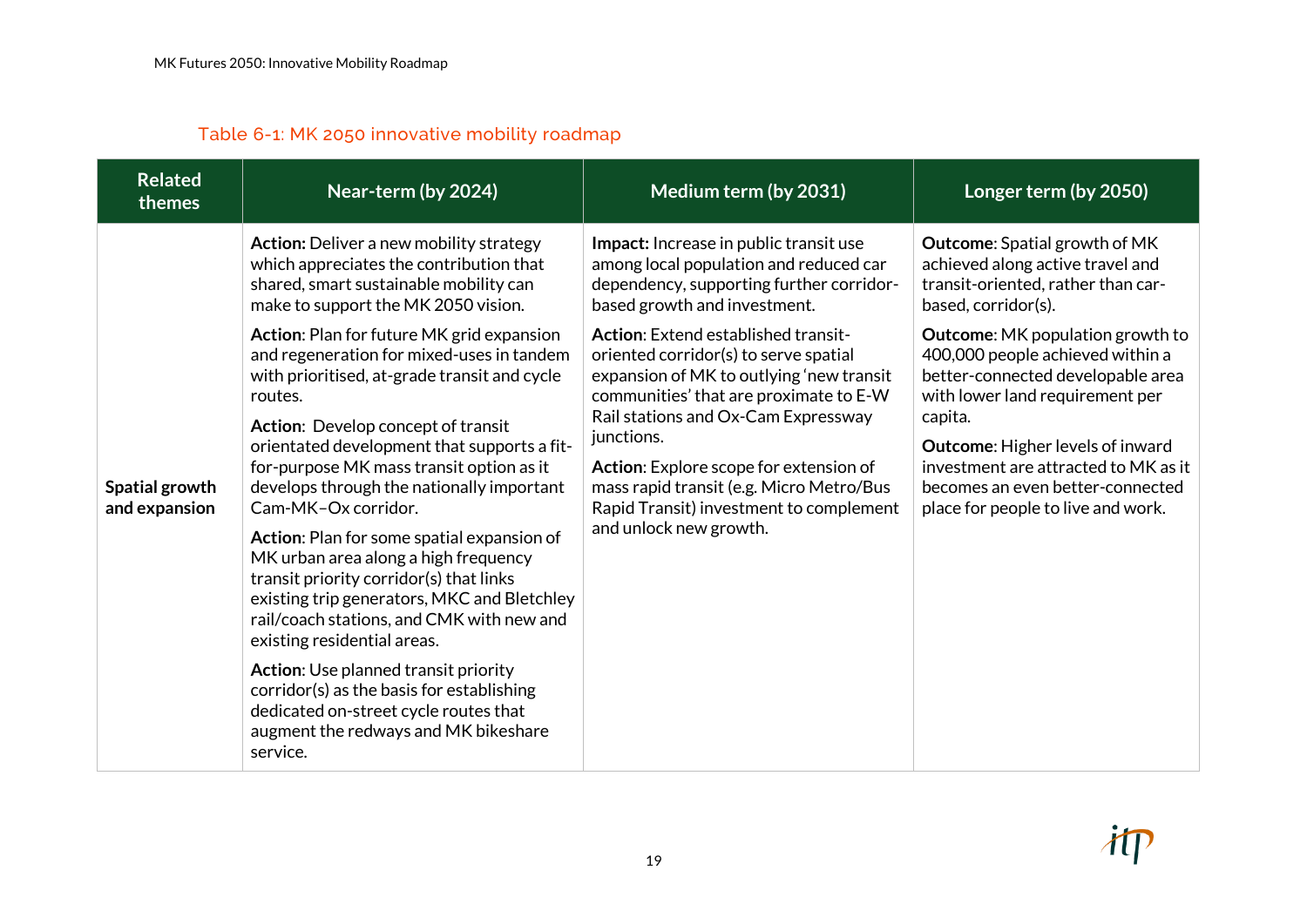| <b>Related</b><br>themes          | Near-term (by 2024)                                                                                                                                                                                                                                                                                                                                                                                                                                                                                                                                                                                                                                                                                                                                                                                                          | Medium term (by 2031)                                                                                                                                                                                                                                                                                                                                                                                                                                                                                                                                                                                                                                                                                                                                                                                    | Longer term (by 2050)                                                                                                                                                                                                                                                                                                                                                                                                                                                      |
|-----------------------------------|------------------------------------------------------------------------------------------------------------------------------------------------------------------------------------------------------------------------------------------------------------------------------------------------------------------------------------------------------------------------------------------------------------------------------------------------------------------------------------------------------------------------------------------------------------------------------------------------------------------------------------------------------------------------------------------------------------------------------------------------------------------------------------------------------------------------------|----------------------------------------------------------------------------------------------------------------------------------------------------------------------------------------------------------------------------------------------------------------------------------------------------------------------------------------------------------------------------------------------------------------------------------------------------------------------------------------------------------------------------------------------------------------------------------------------------------------------------------------------------------------------------------------------------------------------------------------------------------------------------------------------------------|----------------------------------------------------------------------------------------------------------------------------------------------------------------------------------------------------------------------------------------------------------------------------------------------------------------------------------------------------------------------------------------------------------------------------------------------------------------------------|
| <b>Renaissance:</b><br><b>CMK</b> | Action: Support MK:U through co-location<br>of student accommodation and night-time<br>economy - ensuring good sustainable<br>transport links to CMK rail station and<br>thecentre:MK.<br>Action: Link MK: U delivery to innovative<br>R&D on autonomous mobility, smart &<br>connected cities, and sharing economies.<br>Action: Ensure Renaissance: CMK areas<br>benefit from enhanced inclusive<br>connectivity by linking these re-imagined<br>places with new mass transit services and<br>priority cycle routes.<br>Action: Combine work on mass transit and<br>intelligent mobility themes with social<br>research to understand the needs of low-<br>income communities. Ensure the findings<br>are fed-in to the design of smart, shared<br>sustainable mobility services that serve the<br>Renaissance: CMK areas. | Impact: Increase in transit use and active<br>travel among local population through<br>new student population in MK and a wider<br>range of travel choices in<br>Renaissance: CMK areas.<br>Impact: Greater social inclusion, public<br>health, and access to opportunity<br>afforded to Renaissance: CMK locations<br>through non-car dominated<br>redevelopment.<br>Impact: Scope for selective densification<br>along mass transit corridors to<br>demonstrate the concept within MK<br>environment and to prime spatial growth<br>and expansion in new transit<br>communities.<br>Action: Actively pursue spin-off ventures<br>/ local smart, shared, sustainable mobility<br>services derived from MK: U learning.<br>Action: Incentivise retention of post-<br>MK:U study knowledge in local jobs. | <b>Outcome:</b> Economic growth of MK<br>around next 'mobility paradigm'<br>services and technologies.<br><b>Outcome:</b> Successful attraction and<br>retention of younger demographics<br>interested in lifelong learning -<br>reflecting the pioneering spirit of<br>MK's initial residents 50 years ago.<br><b>Outcome:</b> Successful regeneration<br>of the oldest areas of CMK,<br>updating the city's pioneering urban<br>design and masterplanning<br>principles. |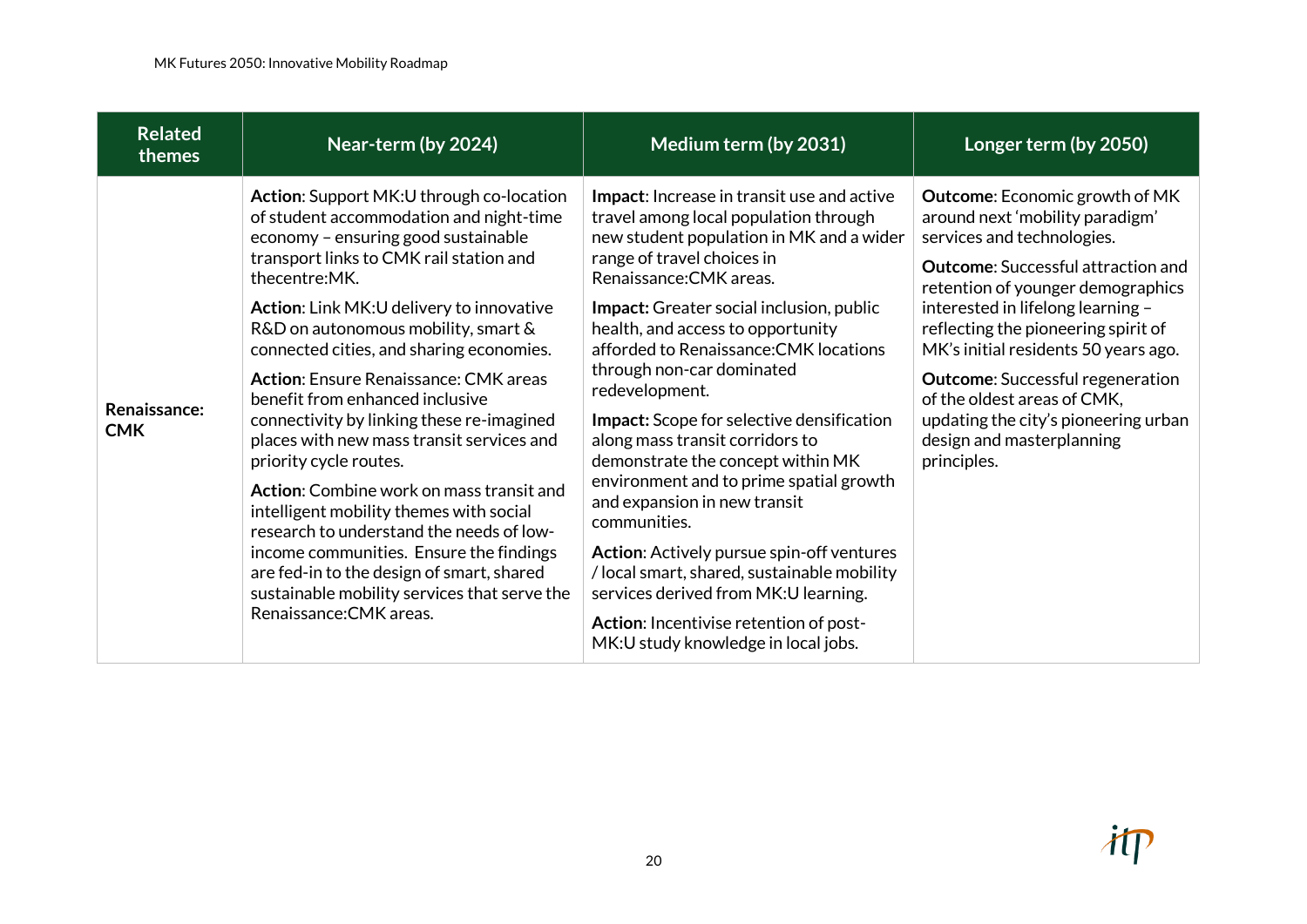| <b>Related</b><br>themes                        | Near-term (by 2024)                                                                                                                                                                                                                                                                                                                                                                                                                                                                                                                                                                                                                                                                                                                                                                                                                                                                                                                                                                                                                                                                | Medium term (by 2031)                                                                                                                                                                                                                                                                                                                                                                                                                                                                                                                                                                                                                                                                                                                                                                                                                                                                                                                                                                                                                     | Longer term (by 2050)                                                                                                                                                                                                                                                                                                                                                                                                                                                                                                                                                                                                                                                                  |
|-------------------------------------------------|------------------------------------------------------------------------------------------------------------------------------------------------------------------------------------------------------------------------------------------------------------------------------------------------------------------------------------------------------------------------------------------------------------------------------------------------------------------------------------------------------------------------------------------------------------------------------------------------------------------------------------------------------------------------------------------------------------------------------------------------------------------------------------------------------------------------------------------------------------------------------------------------------------------------------------------------------------------------------------------------------------------------------------------------------------------------------------|-------------------------------------------------------------------------------------------------------------------------------------------------------------------------------------------------------------------------------------------------------------------------------------------------------------------------------------------------------------------------------------------------------------------------------------------------------------------------------------------------------------------------------------------------------------------------------------------------------------------------------------------------------------------------------------------------------------------------------------------------------------------------------------------------------------------------------------------------------------------------------------------------------------------------------------------------------------------------------------------------------------------------------------------|----------------------------------------------------------------------------------------------------------------------------------------------------------------------------------------------------------------------------------------------------------------------------------------------------------------------------------------------------------------------------------------------------------------------------------------------------------------------------------------------------------------------------------------------------------------------------------------------------------------------------------------------------------------------------------------|
| <b>Mobility</b><br>innovation and<br>technology | <b>Action:</b> Install a network of smart sensors<br>covering MKC roads and parking assets to<br>build a real-time open dataset of traffic<br>flows and parking demand.<br>Action: Collaborate with local transit and<br>bikeshare operators to establish a shared,<br>open transport data network for deeper<br>understanding of local patterns of human<br>movement across all travel modes.<br>Action: Invest in/encourage tailpipe<br>emission-free modes of travel (e.g. EVs) and<br>associated charging infrastructure.<br>Action: Collaborate with private sector<br>specialists and government innovation<br>bodies to position MK as the go-to UK<br>location for on and off-street testing, and<br>'here-first' sustained implementation of<br>CAV technologies.<br>Action: Work to attract/develop an<br>integrated journey planning tool as the<br>foundation for local mobility service<br>aggregation (e.g. Citymapper / Whim).<br>Action: Work with local transit/bikeshare<br>operators to establish a smart, integrated<br>ticketing and car park payment system. | Impact: Rich local mobility datasets are<br>freely shared, combined and exploited to<br>optimise: mobility service delivery and<br>traffic management, personal mobility<br>planning and strategic spatial planning.<br>Impact: Significant decarbonisation of<br>local transport networks resulting from<br>rapid exploitation of next-gen propulsion.<br><b>Impact:</b> A permissively-managed MaaS<br>offer is available to MK residents and<br>visitors allowing for integrated journey<br>planning and payment across all modes<br>operated by multiple providers.<br>Action: Re-purpose parking spaces in<br>MKC and residential areas as, and when,<br>they become unnecessary based on<br>emerging CAV technologies.<br>Action: Apply market-leading status to<br>influence central government thinking on<br>mobility-related taxation, insurance and<br>liability policies beyond the existing<br>private car ownership mobility paradigm.<br>Action: Participate in R&D of dynamic<br>mobility service management and routing. | <b>Outcome:</b> One, or more, Smart,<br>Shared, Sustainable mobility<br>providers are established in MK to<br>operate within a regulated MaaS<br>market overseen by MKC on behalf<br>of the MK City Region.<br><b>Outcome: Mobility service</b><br>innovations and technological<br>developments emerge and are<br>adopted as quickly in MK as they<br>are in major world cities.<br><b>Outcome: MK's innovative mobility</b><br>services have contributed to an<br>evolved 'new town' urban form that<br>has accommodated significant<br>population and economic growth<br>while improving social, public<br>health, and cultural outcomes for<br>residents and visitors to the city. |

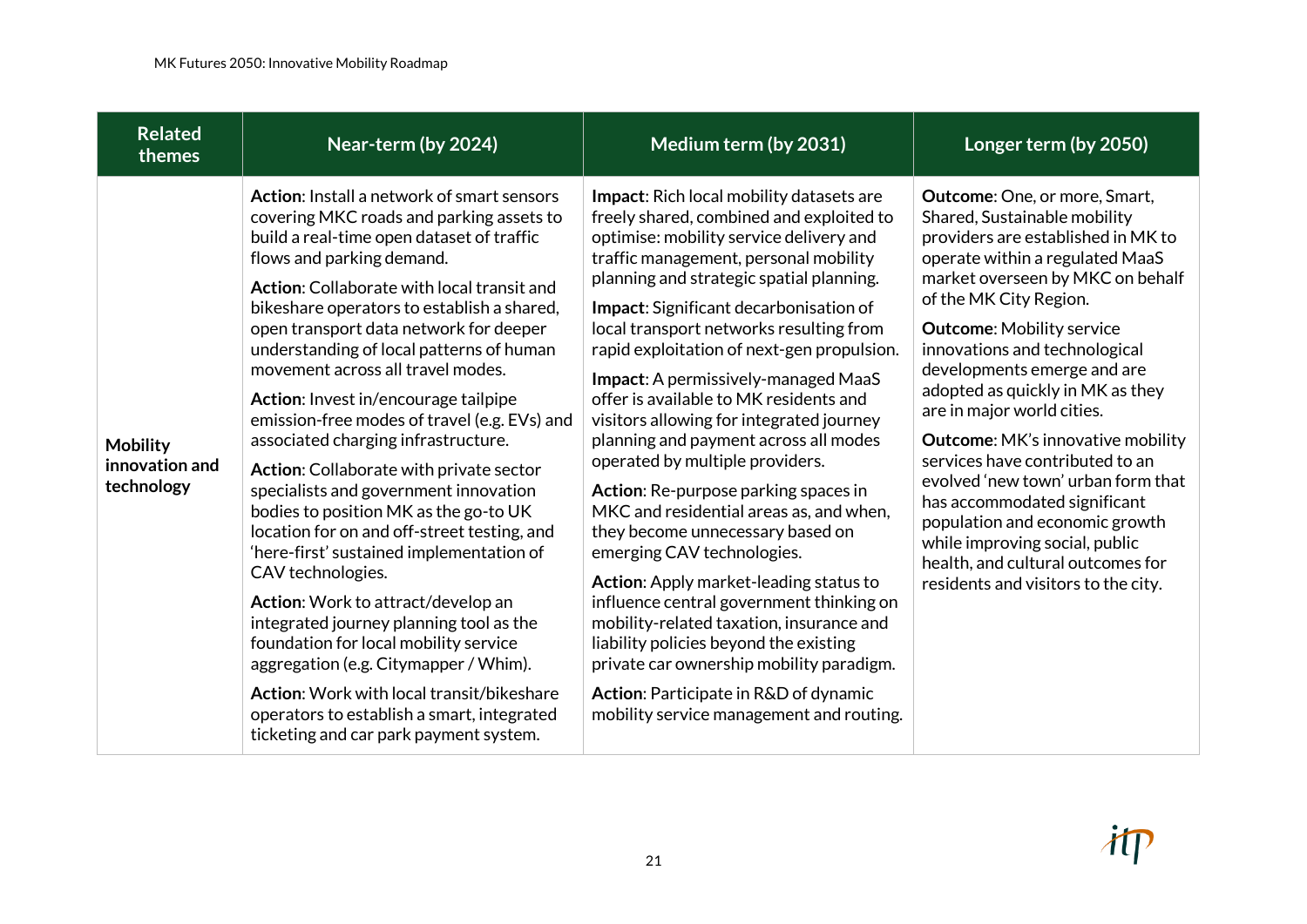# 7. Next steps

- 7.1 Through ITP's follow-up work to the Milton Keynes Futures 2050 Commission report on Making a Great City Greater, the disruptive potential of innovative future mobility services has been recognised as one of the most potentially transformational, but equally uncertain, components of successfully delivering MK's 2050 vision.
- 7.2 This paper has served to deepen MKC's understanding of the key challenges and uncertainties, and sets out a practically-focused roadmap for steering the city towards its aspiration of accelerating local delivery of Smart, Shared, Sustainable Mobility. We found that MK does not need to completely change and 'become like everywhere else' in order to accommodate future mobility possibilities. Its unique urban form (in a UK context) and the flexibility of the city's grid system are significant assets that can be redeployed, as and when required, to support the expected mobility paradigm shift.
- 7.3 Even so, selective densification at key locations along defined connectivity corridors in the near-term - serving existing and future growth poles, regeneration sites, and national transport network nodes – is expected to accelerate the potential for sustainable growth in MK. In this context our identified near-term actions are considered as key steps towards maintaining MK's vibrant economic and demographic growth. If achieved, they should help MKC succeed in establishing the conditions required for delivering a less car-dominated place in which opportunities for social inclusion, equal access to opportunity, active travel, and more efficient movement of people and goods, are maximised.
- 7.4 In delivering the roadmap, it will be important that MKC recognises the essential need to continue developing and strengthening partnerships with local and national public transport operators, data owners, neighbouring local authorities, and mobility service innovators. Continuing to scan the horizon for developments in the fields of Connected and Autonomous Vehicles, data driven mobility systems, and sharing economy trends should help to ensure that MKC's vision remains practically-focused and achievable.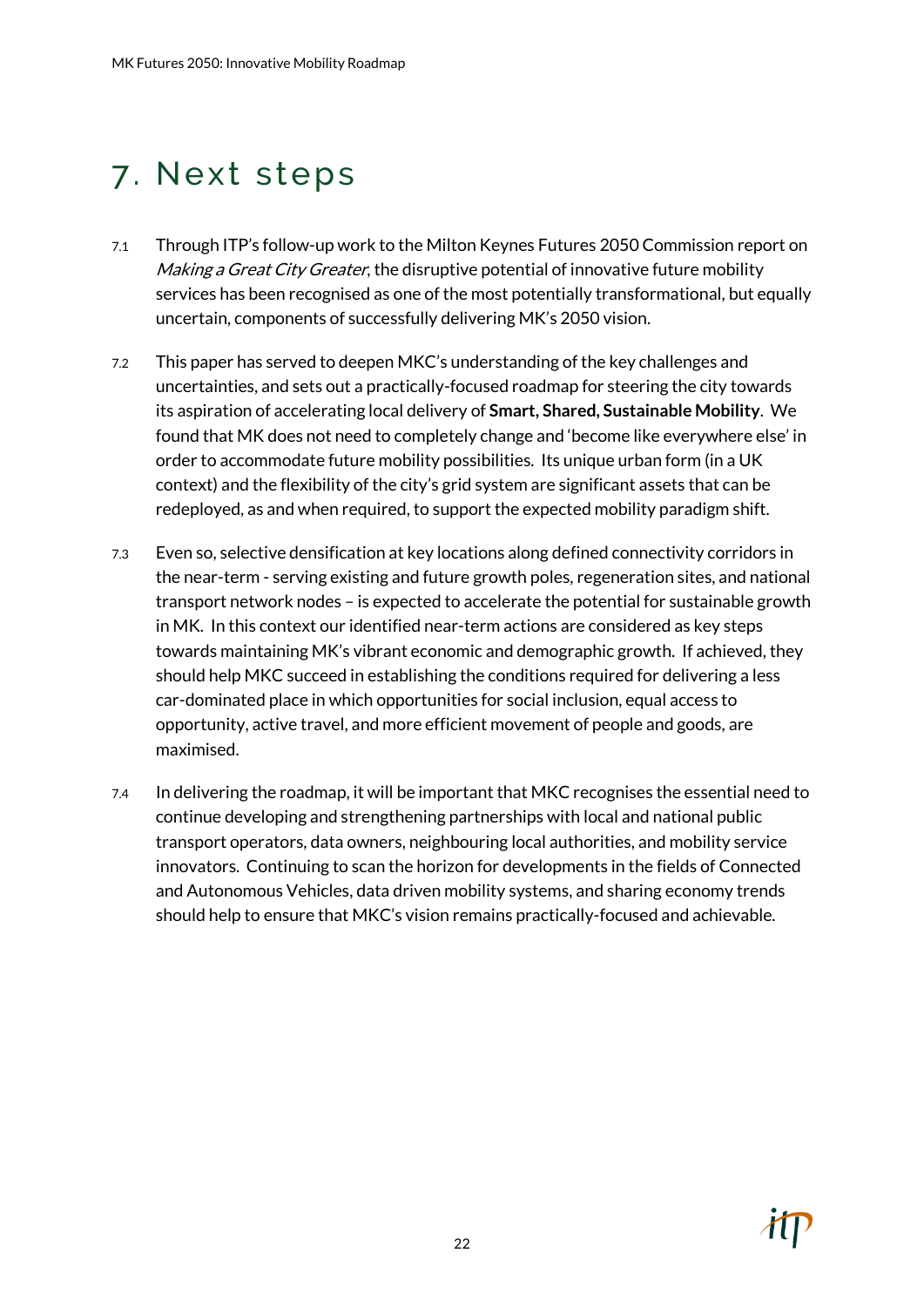# $i\mathsf{t}$